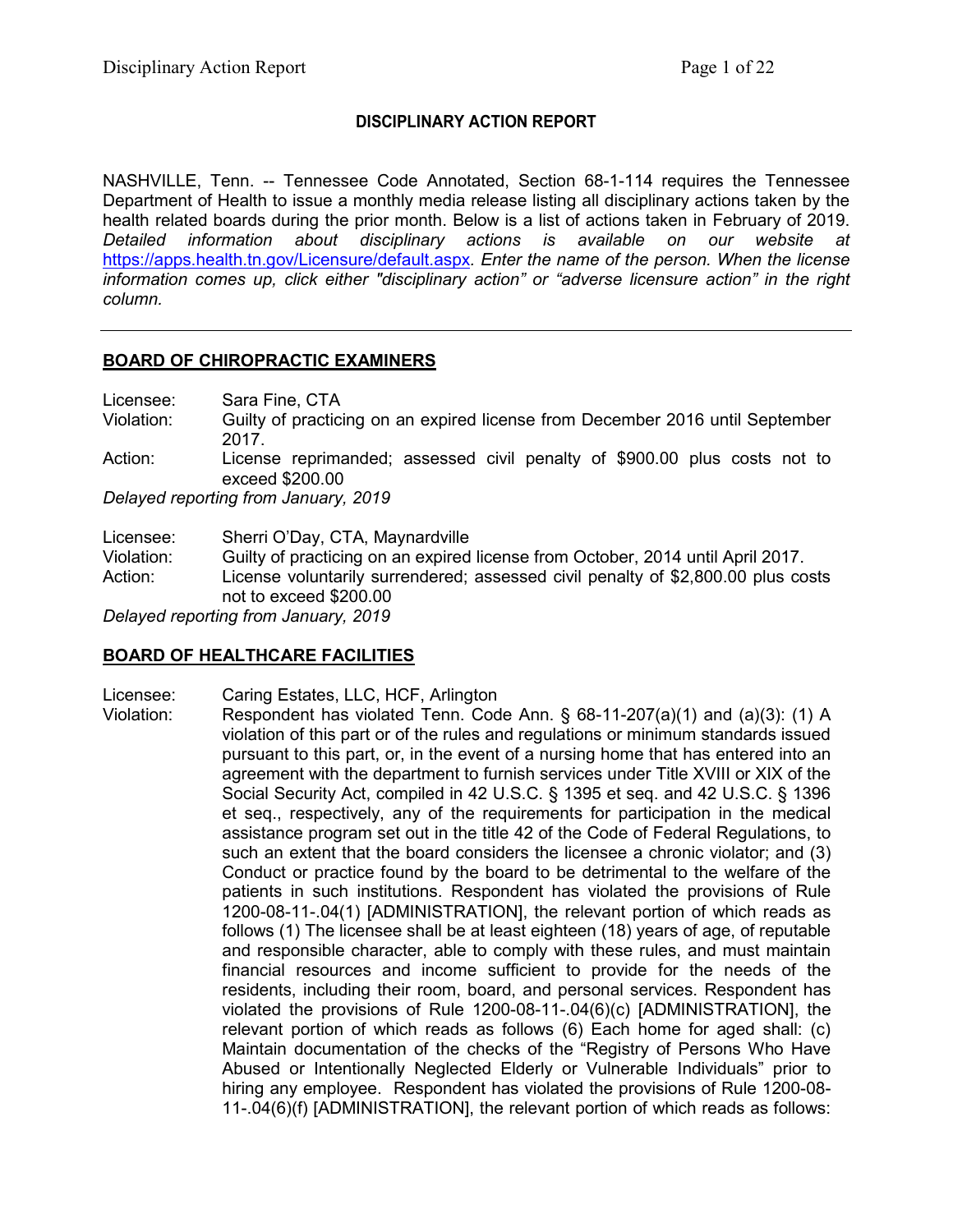(6) Each home for aged shall: (f) Cooperate in Department's inspections including allowing entry at any hour and providing all required records. Respondent has violated the provisions of Rule 1200-08-11-.04(7) [ADMINISTRATION], the relevant portion of which reads as follows: (7) No occupant or employee who has a reportable communicable disease, as stipulated by the department is permitted to reside or work in a home unless the home has a written protocol approved by the Department. Respondent has violated the provisions of Rule 1200-08-11-.05(1)(e) [ADMISSIONS, DISCHARGES, AND TRANSFERS], the relevant portion of which reads as follows: Only residents whose needs can be met by the facility within its licensure category shall be admitted. Respondent has violated the provisions of Rule 1200-08-11-.05(3)(b) [ADMISSIONS, DISCHARGES, AND TRANSFERS], the relevant portion of which reads as follows: The home shall: (b) Have a written admission agreement that includes a procedure for handling the transfer or discharge of residents and that does not violate the residents' rights under the law or these rules. Respondent has violated the provisions of Rule 1200-08- 11-.05(3)(c) [ADMISSIONS, DISCHARGES, AND TRANSFERS], the relevant portion of which reads as follows: The home shall: (c) Have an accurate written statement regarding fees and services which will be provided upon admission. Respondent has violated the provisions of Rule 1200-08-11-.05(5) [ADMISSIONS, DISCHARGES, AND TRANSFERS], the relevant portion of which reads as follows: (5) Individuals who are usually, typically, or customarily incapable of self-administering medications or who require medications that are usually, typically, or customarily not self-administered shall not be admitted to or retained in the home unless provided by a home care organization or physician. Respondent has violated the provisions of Rule 1200-08-11-.05(7) [ADMISSIONS, DISCHARGES, AND TRANSFERS], the relevant portion of which reads as follows: (7) A home for the aged shall not admit or retain residents who pose a clearly documented danger to themselves or to the other residents in the home. Persons in the early stages of Alzheimer's disease and related disorders may be admitted only after it has been determined by an interdisciplinary team that care can appropriately and safely be given in the facility. The interdisciplinary team must review such persons at least quarterly as to the appropriateness of the placement in the facility. The interdisciplinary team shall consist or, at a minimum, a physician experienced in the treatment of Alzheimer's disease and related disorders, a social worker, a registered nurse, and a family member (or patient care advocate). Respondent has violated the provisions of Rule 1200-08-11-.05(12) [ADMISSIONS, DISCHARGES, AND TRANSFERS], the relevant portion of which reads as follows: (12) Any residential facility licensed by the Board of Licensing for Health Care Facilities shall upon admission provide to each resident the division of adult protective services' statewide toll-free number: 888-277-8366. Respondent has violated the provisions of Rule 1200-08-11-.06(3) [PERSONAL SERVICES], the relevant portion of which reads as follows: (3) Assistance in reading labels, opening bottles, reminding residents of their medication, observing the resident while taking medication and checking the self-administered dose against the dosage shown on the prescription are permissible in the self-administration of medications. Respondent has violated the provisions of Rule 1200-08-11-.06(4) [PERSONAL SERVICES], the relevant portion of which reads as follows: All medications shall be stored so that no resident can obtain another resident's medication. Respondent has violated the provisions of Rule 1200-08-11-.08(8)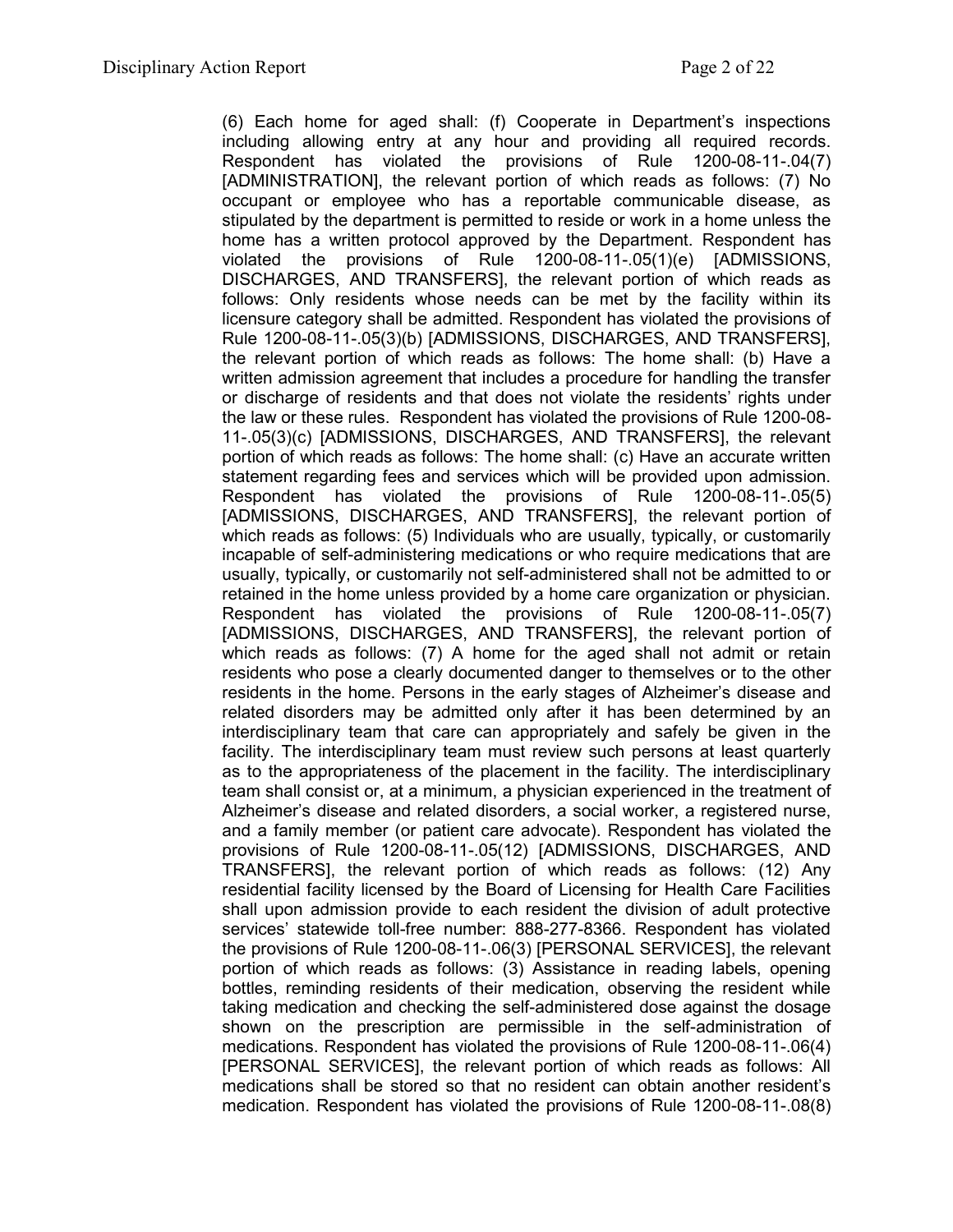[LIFE SAFETY], the relevant portion of which reads as follows: (8) Corridors and exit doors shall be kept clear of all equipment, furniture and other obstacles at all times. There shall be a clear passage at all times from the exit doors to the safe area. Respondent has violated the provisions of Rule 1200-08-11-.11(14) [RESIDENT RIGHTS], the relevant portion of which reads as follows: (14) To send and receive unopened mail.

- Action: License VOLUNTARILY SURRENDERED (revocation) to operate as a home for the aged. Facility to cease operations as a home for the aged IMMEDIATELY. Individual operators agree never to operate a facility or apply for licensure to operate any residential facility providing residential or skilled nursing care to any aged, disabled, or incapacitated persons.
- Licensee: Cades Center, Inc., ACLF, Jackson
- Violation: Failed to Ensure that medication shall be self-administered in accordance with the resident's plan of care.
- Action: License placed on probation no less than 6 months, submit a completed plan of correction within 30 days of ratification; shall hire a licensed nurse to administer medications; and shall ensure that all staff undergo training on proper medication administration. Appear at next board meeting. Assessed civil penalty of \$1,500.00.
- Licensee: Dominion Senior Living of Crossville, ACLF, Crossville
- Violation: Failed to provide each resident with safety while in the ACLF. Failed to provide daily awareness of the individual's whereabouts.
- Action: Assessed civil penalty of \$1,000.00

Licensee: Legacy Assisted Living and Memory Care, ACLF, Memphis

Violation: Respondent has violated Tenn. Code Ann. § 68-11-207(a)(1) and (a)(3): (1) A violation of this part or of the rules and regulations or minimum standards issued pursuant to this part, or, in the event of a nursing home that has entered into an agreement with the department to furnish services under Title XVIII or XIX of the Social Security Act, compiled in 42 U.S.C. § 1395 et seq. and 42 U.S.C. § 1396 et seq., respectively, any of the requirements for participation in the medical assistance program set out in the title 42 of the Code of Federal Regulations, to such an extent that the board considers the licensee a chronic violator; and (3) Conduct or practice found by the board to be detrimental to the welfare of the patients in such institutions. Respondent has violated Tenn. Code Ann. § 68-11- 211(b), which are as follows: (6) "Misappropriation of patient property" means the deliberate misplacement, exploitation or wrongful, temporary or permanent use of a resident's belongings or money without the resident's consent; (b) Except for those facilities required to report abuse, neglect or misappropriation pursuant to 42 CFR 483.13, each facility shall report incidents of abuse, neglect and misappropriation that occur at the facility to the department within seven (7) business days from the facility's identification of the incident. Respondent has violated the provisions of Rule 1200-08-25-.06(1)(a)(2) [ADMINISTRATION], the relevant portion of which reads as follows: (1) Each ACLF shall meet the following staffing and procedural standards: (a) Staffing Requirements: (2) If the licensee is a natural person, the licensee shall be at least eighteen (18) years of age, of reputable and responsible character, able to comply with these rules, and must maintain financial resources and income sufficient to provide for the needs of the residents, including their room, board, and personal services.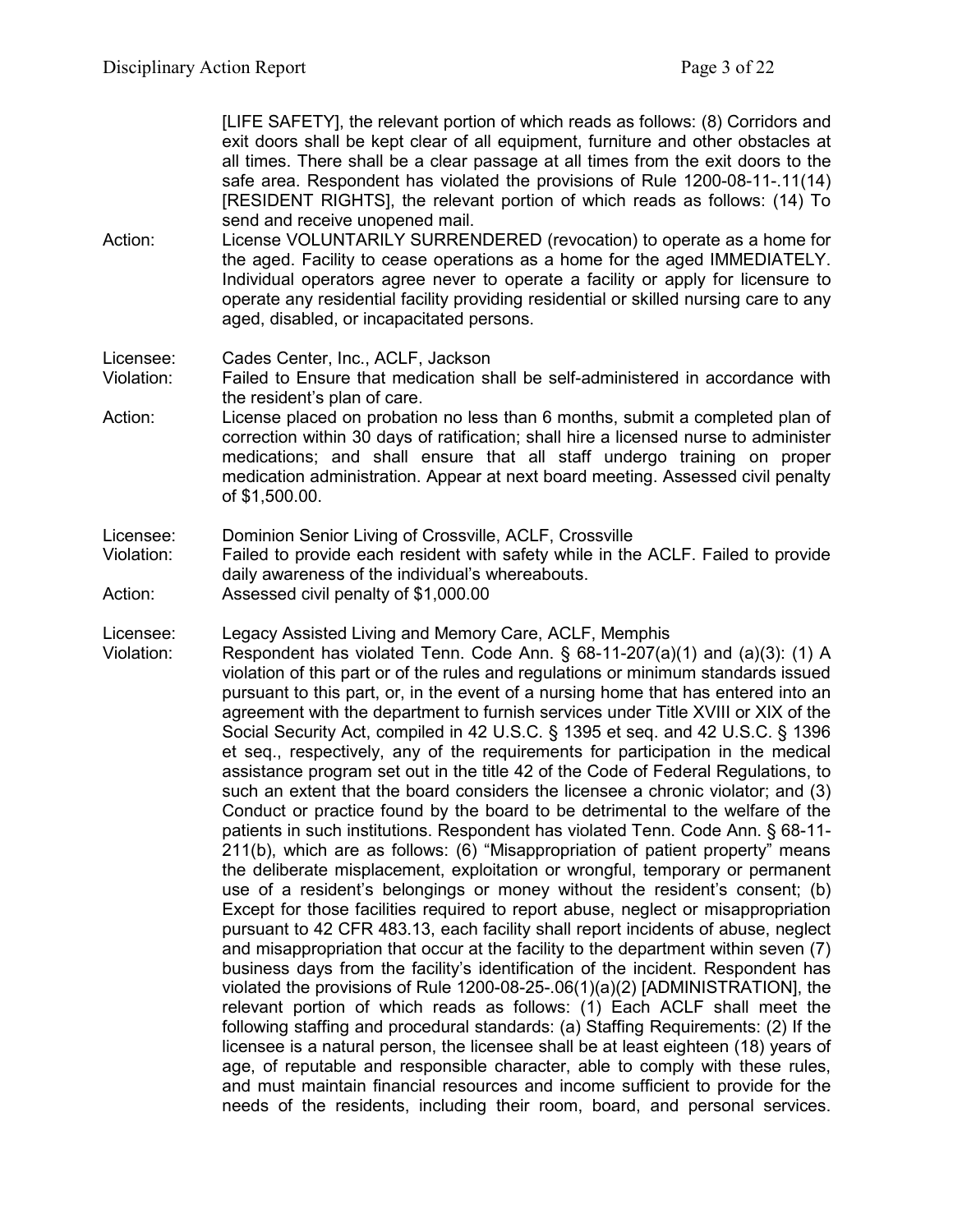Respondent has violated the provisions of Rule 1200-08-25-.07(5)(b) [SERVICES PROVIDED], the relevant portion of which reads as follows: (5) Resident medication. An ACLF shall: (b) Ensure that all drugs and biologicals shall be administered by licensed or certified health care professional operating within the scope of the professional license or certification and according to the resident's plan of care. Respondent has violated the provisions of Rule 1200-08- 25-.07(a)(1) [SERVICES PROVIDED], the relevant portion of which reads as follows: (7) An ACLF shall provide personal services as follows: (a) Each ACLF shall provide each resident with at least the following personal services: (1) Protective care. Respondent has violated the provisions of Rule 1200-08-25- .07(7)(a)(6) [SERVICES PROVIDED], the relevant portion of which reads as follows: (7) An ACLF shall provide personal services as follows: (a) Each ACLF shall provide each resident with at least the following personal services: (6) Non-medical assistance with activities of daily living. Respondent has violated the provisions of Rule 1200-08-25-.07(7)(b)(3) [SERVICES PROVIDED], the relevant portion of which reads as follows: (7) An ACLF shall provide personal services as follows: (b) Laundry services. An ACLF shall: (3) Maintain clean linens in sufficient quantity to provide for the needs of the residents. Linens shall be changed whenever necessary. Respondent has violated the provisions of Rule 1200-08-25-.12(5)(a) [RESIDENT RECORDS], the relevant portion of which reads as follows: (5) Plan of care. (a) An ACLF shall develop a plan of care for each resident admitted to the ACLF with input and participation from the resident or the resident's legal representative, treating physician, or other licensed health care professionals or entity delivering patient services within 5 days of admission. The plan of care shall be reviewed and/or revised as changes in resident needs occur, but not less than semi-annually by the above appropriate individuals. Respondent has violated the provisions of Rule 1200- 08-25-.12(4)(b)(1)[RESIDENT RECORDS], the relevant portion of which reads as follows: (5) Plan of care. (b) The plan of care shall described: (1) The needs of the resident, including the activities of daily living and medical services for which the resident requires assistance, i.e., what assistance/care, how much, who will provide the assistance/care, how often, and when. Respondent has violated the provisions of Rule 1200-08-25-.14(1)(i)[RESIDENT RIGHTS], the relevant portion of which reads as follows: (1) An ACLF shall ensure at least the following rights for each resident. (i) To manage his or her personal financial affairs, including the right to keep and send his or her own money. If the resident requests assistances from the ACLF in managing his or her personal financial affairs, the request must be in writing and the resident may terminate it at any time. The ACLF must separate such monies from the ACLF's operating funds and all other deposits or expenditures, submit a written accounting to the resident at least quarterly, and immediately return the balance upon transfer or discharge. The ACLF shall maintain a current copy of this report in the resident's file. Respondent has violated the provisions of Rule 1200-08-25- .13(1)[REPORTS], the relevant portion of which reads as follows: (1) The ACLF shall report all incidents of abuse, neglect, and misappropriation to the Department of Health in accordance with T.C.A. 68-11-211. Respondent has violated the provisions of Rule 1200-08-25-.06(1)(b)(3)[Administration], the relevant portion of which reads as follows: (1) Each ACLF shall meet the following staffing and procedural standards: (b) Policies and Procedures: (3) An ACLF shall develop a written policy, plan or procedure concerning a subject and adhere to its provisions whenever required to do so by these rules. A licensee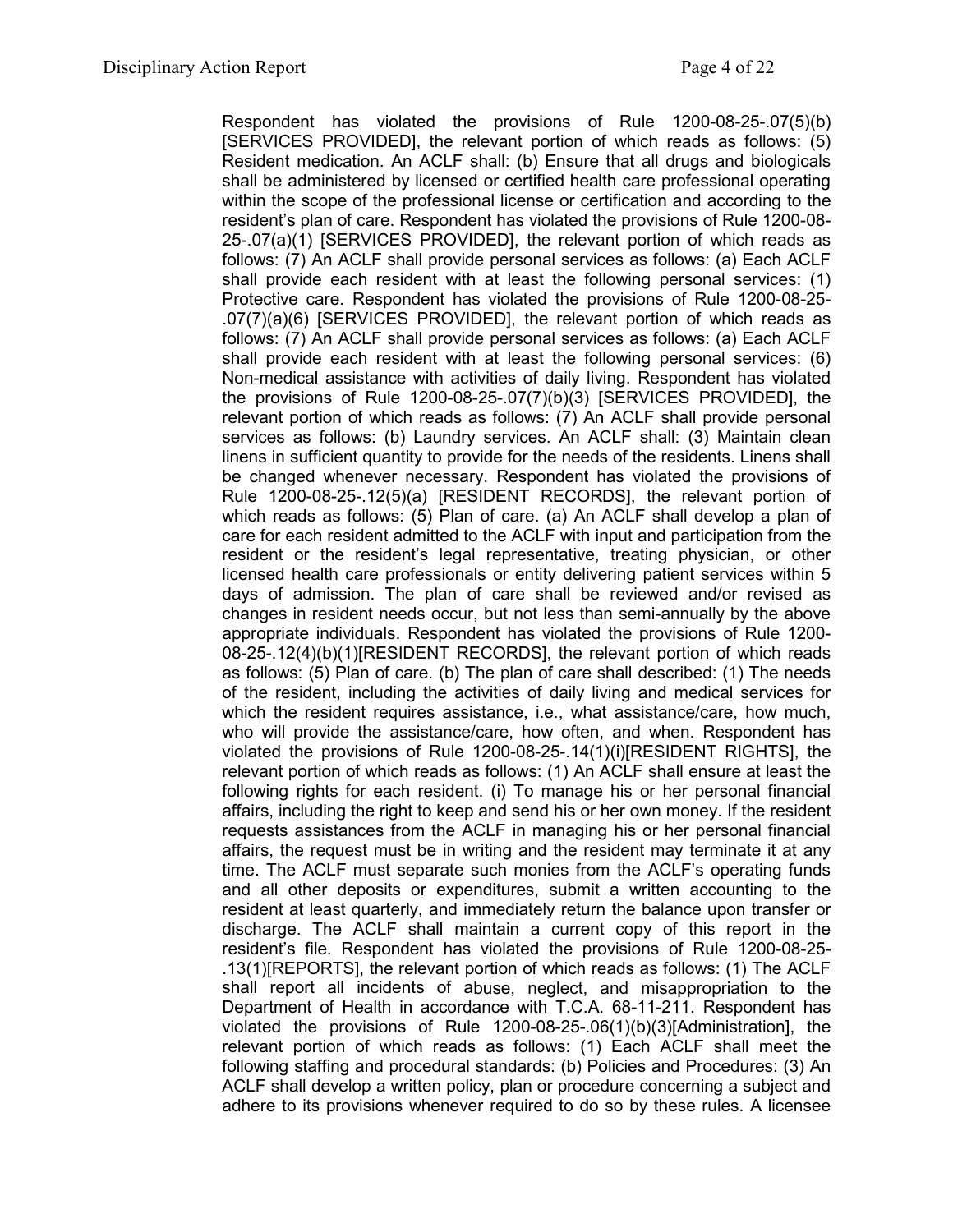that violates its own policy established as required by these rules and regulations also violates the rules and regulations establishing the requirement. Respondent has violated the provisions of Rule 1200-08-25- .12(3)(c)[RESIDENT RECORDS], the relevant portion of which reads as follows: (3) Medical Record. An ACLF shall ensure that its employees develop and maintain a medical record for each resident who requires health care services at the ACLF regardless of whether such services are rendered by the ACLF or by arrangement with an outside source, which shall include at a minimum: (c) Orders and recommendations for all medication, medical/ and other care, services, procedures, and diet from physicians or other authorized healthcare providers, which shall be completed prior to, or at the time of admission, and subsequently, as warranted. Verbal orders received shall include the time of receipt of the order, description of the order, and identification of the individual receiving the order. Respondent has violated the provisions of Rule 1200-08-25- (3)(i)[RESIDENT RECORDS], the relevant portion of which reads as follows: (3) Medical record. An ACLF shall ensure that its employees develop and maintain a medical record for each resident who requires health care services at the ACLF regardless of whether such services are rendered by the ACLF or by arrangement with an outside source, which shall include at a minimum: (i) The time and circumstances of discharge or transfer, including condition at discharge, transfer, or death.

Action: License placed on probation 1 year, Plan of Correction changes to be implemented, facility remains under Suspension of Admissions until Plan of Correction is accepted and corrections made. Assessed costs for all revisit surveys incurred not to exceed \$30,000.00

Licensee: Martin-Boyd Christian Home, ACLF, Chattanooga

Violation: Respondent has violated the provisions of Rule 1200-08-25-.07(5)(b)[Services Provided], the relevant portion of which reads as follows: (5) Resident medication. An ACLF shall: (b) Ensure that all drugs and biologicals shall be administered by a licensed professional operating within the scope of the professional license and according to the resident's plan of care. Respondent has violated the provisions of Rule 1200-08-25-.08(5)(a)[Admissions, Discharges, and Transfers], the relevant portion of which reads as follows: An ACLF resident qualifying for hospice care shall be able to received hospice care services and continue as a resident if the resident's treating physician certifies that such care can be appropriately provided in the ACLF. (a) In the event that the resident is able to receive hospice services in an ACLF, the resident's hospice provider and the ACLF shall be jointly responsible for a plan of care that is prepared pursuant to current hospice guidelines promulgated by the enters for Medicaid and Medicare and ensures both the safety and well-being of the resident's living environment and provision of the resident's health care needs. Respondent has violated the provisions of Rule 1200-08-25-.12(2)(a)[Resident Records], the relevant portion of which reads as follows: (2) Personal record. An ACLF shall ensure that the resident's personal record includes at a minimum the following: (a) Name, Social Security number, veteran status and number, marital status, age, sex, any health insurance provider and number, including Medicare and/or Medicaid number, and photograph of the resident. Respondent has violated the provisions of Rule 1200-08-25-.12(5)(a)[Resident Records], the relevant portion of which reads as follows: (5) Plan of Care. (a) An ACLF shall develop a plan of care for each resident admitted to the ACLF with input and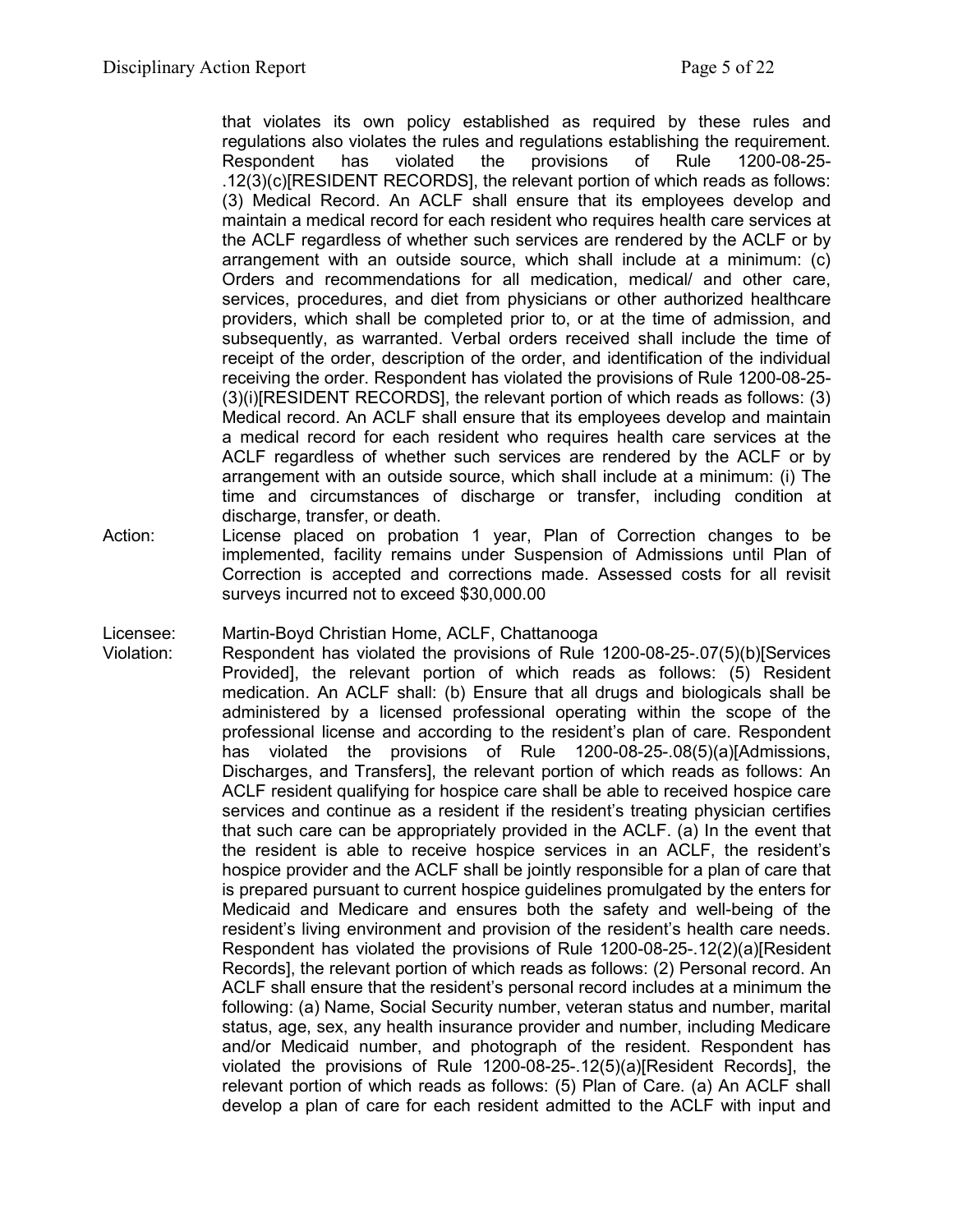participation from the resident or the resident's legal representative, treating physician, or other licensed health care professional or entity delivering patient services within 5 days of admission. The plan of care shall be reviewed and/or revised as changes in resident needs occur, but not less than semi-annually by the above-appropriate individuals.

Action: Assessed civil penalty of \$2,000.00

Licensee: Ridgemont Manor #2, ACLF, Memphis

Violation: Respondent has violated the provisions of Rule 1200-08-25-.12(4)(a)[Resident Records], the relevant portion of which reads as follows: (4) An ACLF shall complete a written assessment of the resident to be conducted by a direct care staff member within a time-period determined by the ACLF, but no later than 72 hours after admission. Respondent has violated the provisions of Rule 1200-08- 25-.12(5)(a)[Resident Records], the relevant portion of which reads as follows: (5) Plan of Care. (a) An ACLF shall develop a plan of care for each resident admitted to the ACLF with input and participation from the resident or the resident's legal representative, treating physician, or other licensed health care professional or entity delivering patient services within 5 days of admission. The plan of care shall be reviewed and/or revised as changes in resident needs occur, but not less than semi-annually by the above-appropriate individuals. Respondent has violated the provisions of Rule 1200-08-25- .06(1)(a)(4)[ADMINISTRATION], the relevant portion of which reads as follows: (1) Each ACLF shall meet the following staffing and procedural standards: (a) Staffing requirements: (4) An ACLF shall have a licensed nurse available as needed. Respondent has violated the provisions of Rule 1200-08-25- .06(1)(b)(2)[ADMINISTRATION], the relevant portion of which reads as follows: (1) Each ACLF shall meet the following staffing and procedural standards: (b) Policies and Procedures: (2) An ACLF shall develop and implement an effective facility-wide performance improvement plan that addresses plans for improvement for self-identified deficiencies and documents the outcome of remedial action. Respondent has violated the provisions of Rule 1200-08-25- .07(5)(c)[SERVICES PROVIDED], the relevant portion of which reads as follows: (5) Resident medication. An ACLF shall: (c) Store all medications so that no resident can obtain another resident's medication. Respondent has violated the provisions of Rule 1200-08-25-.07(7)(c)(2)[SERVICES PROVIDED], the relevant portion of which reads as follows: (7) An ACLF shall provide personal services as follows: (c) Dietary services. (2) An ACLF shall have an employee who: (i) Services as director of food and dietetic service. (ii) Is responsible for the daily management of the dietary services and staff training; and (iii) Is qualified by experience or training. Respondent has violated the provisions of Rule 1200-08-25-.07(7)(c)(3)(ii)[SERVICES PROVIDED], the relevant portion of which reads as follows: (7) An ACLF shall provide personal services as follows: (c) Dietary services. (3) An ACLF shall ensure that menus meet the needs of residents as follows: (ii) An ACLF shall meet nutritional needs, in accordance with recognized dietary practices and in accordance with orders of the practitioner or practitioners responsible for the care of the residents. (iii) An ACLF shall have a current therapeutic diet manual approved by the dietician readily available to all ACLF personnel. (iv) Menus shall be planned one week in advance.

Action: Assessed civil penalty of \$3,500.00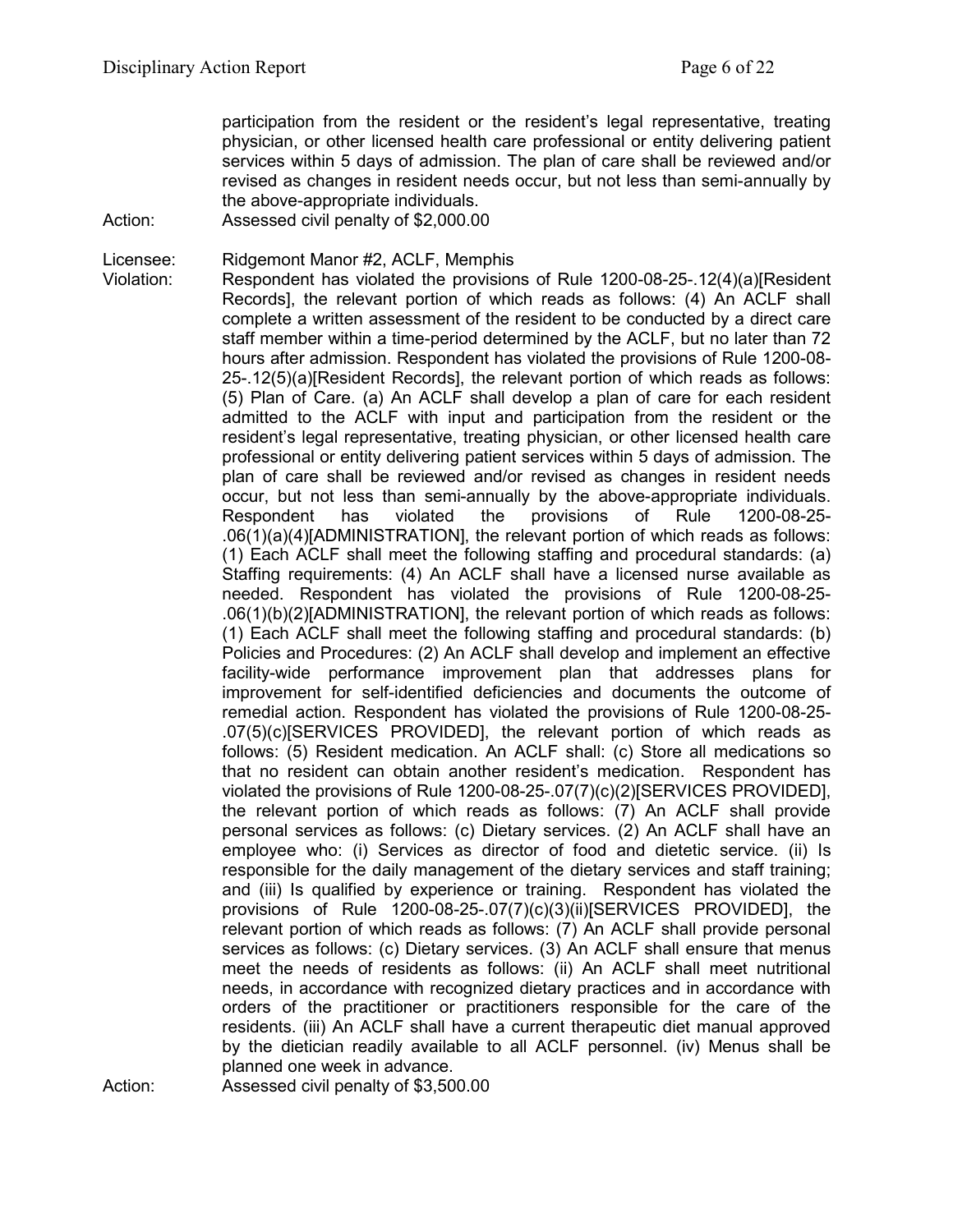# **BOARD OF MASSAGE LICENSURE**

| Licensee:<br>Violation:<br>Action: | Body Connect, Establishment Applicant, Nashville<br>Guilty of operating without a license.<br>Application denied.                                                                                                                                                                                                                                                                                                                                                                                                                                                                                                  |
|------------------------------------|--------------------------------------------------------------------------------------------------------------------------------------------------------------------------------------------------------------------------------------------------------------------------------------------------------------------------------------------------------------------------------------------------------------------------------------------------------------------------------------------------------------------------------------------------------------------------------------------------------------------|
| Licensee:<br>Violation:            | Maggie Chen, Applicant, Nashville<br>Guilty of giving false information on licensure application regarding prior<br>discipline.                                                                                                                                                                                                                                                                                                                                                                                                                                                                                    |
| Action:                            | Application denied.                                                                                                                                                                                                                                                                                                                                                                                                                                                                                                                                                                                                |
| Licensee:<br>Violation:<br>Action: | Noel Dillard, LMT, Chattanooga<br>Guilty of practicing massage therapy on an expired license.<br>License reprimanded and placed on probation until all fines and penalties are<br>paid in full; assessed civil penalty of \$2,500.00 plus costs not to exceed<br>\$2,000.00                                                                                                                                                                                                                                                                                                                                        |
| Licensee:<br>Violation:<br>Action: | Haiyan Fan, LMT, Nashville<br>Guilty of employing unlicensed individuals.<br>License placed on probation; assessed civil penalty of \$2,000.00 plus costs not<br>to exceed \$1,000.00                                                                                                                                                                                                                                                                                                                                                                                                                              |
| Licensee:<br>Violation:<br>Action: | Five Stars Massage, Establishment, Knoxville<br>Guilty of willful negligence in the practice of massage or has been guilty of<br>employing, allowing or permitting any unlicensed person to perform massage in<br>such licensee's establishment; is guilty of unethical or unprofessional conduct.<br>Establishment owner failed to ensure that all persons who perform massage<br>therapy in the establishment maintained current licensure by the Board.<br>Establishment license recognized as expired and shall not be reinstated;<br>assessed civil penalty of \$2,000.00 plus costs not to exceed \$1,000.00 |
| Licensee:<br>Violation:<br>Action: | Randy Helton, LMT, Nashville<br>Guilty of advertising as a massage establishment on expired license.<br>License placed on probation; assessed civil penalty of \$2,100.00 plus costs not<br>to exceed \$2,000.00                                                                                                                                                                                                                                                                                                                                                                                                   |
| Licensee:<br>Violation:            | Scott Keith Isaacs, LMT, Nashville<br>Guilty of practicing as a licensed massage therapist in an unlicensed<br>establishment                                                                                                                                                                                                                                                                                                                                                                                                                                                                                       |
| Action:                            | License placed on probation; assessed civil penalty of \$210.00 plus costs not to<br>exceed \$1,000.00                                                                                                                                                                                                                                                                                                                                                                                                                                                                                                             |
| Licensee:<br>Violation:<br>Action: | Jillian's Studio, Establishment, Soddy Daisy<br>Guilty of operating a massage establishment with an expired license.<br>License reprimanded and placed on probation until all fines and civil penalties<br>are paid in full; assessed civil penalty of \$280.00 plus costs not to exceed<br>\$2,000.00                                                                                                                                                                                                                                                                                                             |
| Licensee:<br>Violation:            | Jillian Ricks, LMT,<br>Guilty of practicing as a licensed massage therapist in an unlicensed<br>establishment                                                                                                                                                                                                                                                                                                                                                                                                                                                                                                      |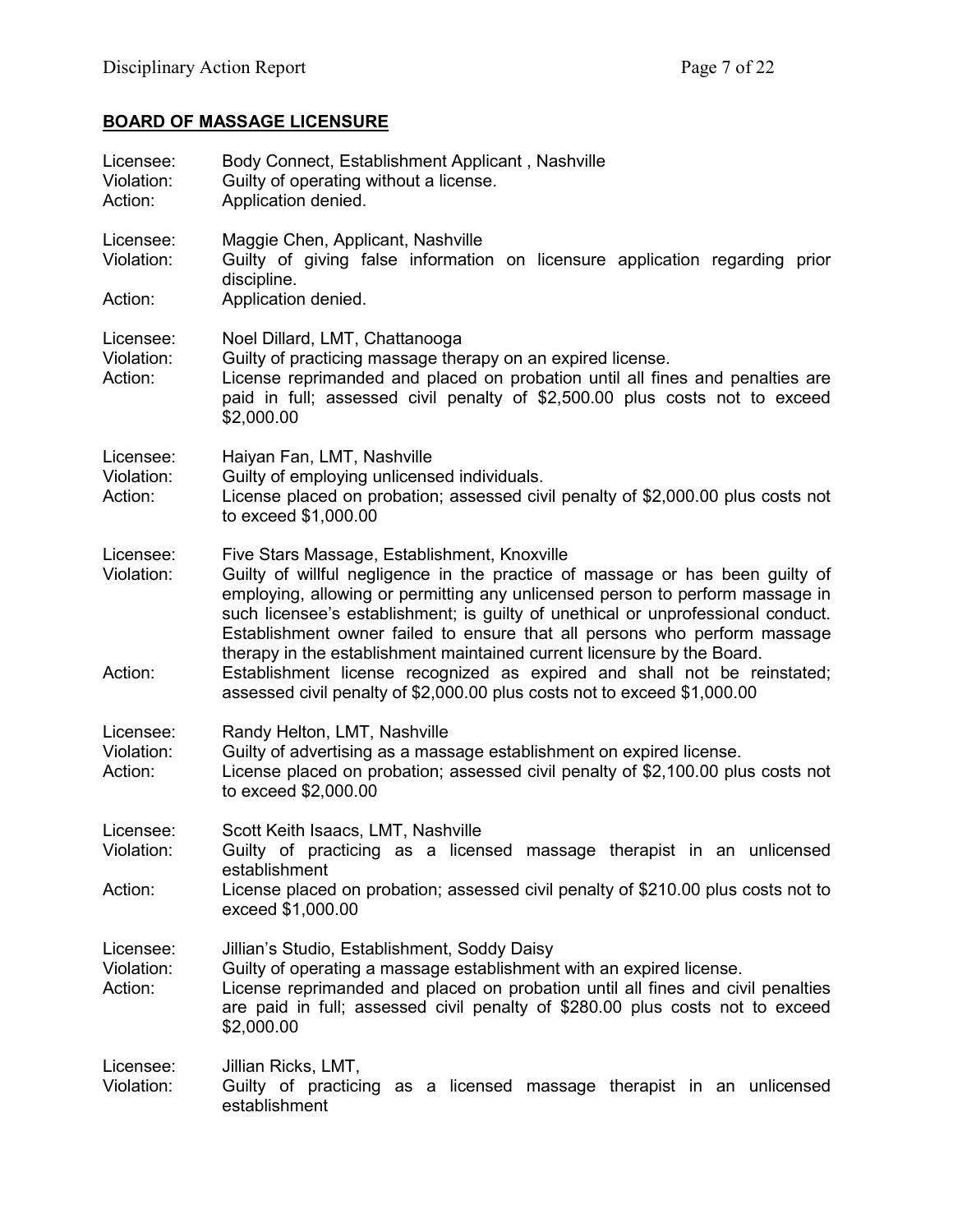- Action: License placed on probation until all fines and civil penalties are paid in full; assessed civil penalty of \$280.00 plus costs not to exceed \$2,000.00
- Licensee: Lavender Massage, Establishment Applicant , Murfreesboro Violation: Guilty of operating without a license and allowing unlicensed individuals to practice massage in the establishment. Action: Application denied.

Licensee: Studio 109, Establishment, Morristown Violation: Guilty of advertising massage therapy with an expired establishment license.<br>Action: License reprimanded and placed on probation until all fines and civil penal License reprimanded and placed on probation until all fines and civil penalties are paid in full; assessed civil penalty of \$2,100.00 plus costs not to exceed \$2,000.00

- Licensee: Guozhen Wang, Applicant, Murfreesboro Violation: Guilty of practicing massage without a license and allowing other unlicensed people to practice massage at a licensed establishment operated by Respondent.
- Action: **Application denied.**
- Licensee: Zhanqing Wang, Applicant, Nashville
- Violation: Failed to obtain education meeting Tennessee's minimum standards; failed to obtain continuing education in formats accepted by the State of Tennessee Action: Application denied.
- Licensee: Yumin Wu, Applicant, Memphis

Violation: Failed to obtain education meeting Tennessee's minimum standards; failed to obtain a passing score on a competency examination approved by the board. Action: Application denied.

| Licensee: |  | Yanmin Zhang, Applicant, Knoxville |
|-----------|--|------------------------------------|
|-----------|--|------------------------------------|

Violation: Failed to obtain education meeting Tennessee's minimum standards.

Action: Application denied.

## **BOARD OF MEDICAL EXAMINERS**

Licensee: Trent Cross, MD, Oneida Violation: Failed to obtain Board ordered evaluation from Tennessee Medical Foundation within thirty (30) days of the Order. Violation or attempted violation of any lawful order of the board issued pursuant thereto. Action: Violation of Board Order, assessed civil penalty of \$1,500.00 *Delayed reporting from January, 2019*

## **BOARD OF NURSING**

Licensee: Candice N. Abernathy, RN, Soddy Daisy

Violation: Guilty of fraud or deceit in procuring or attempting to procure a license to practice nursing; guilty of a crime; and guilty of unprofessional conduct; to wit: revocation, suspension, probation or other discipline of a license to practice nursing by another state or territory of the United States for any act or omission which would constitute grounds for the revocation, suspension, probation or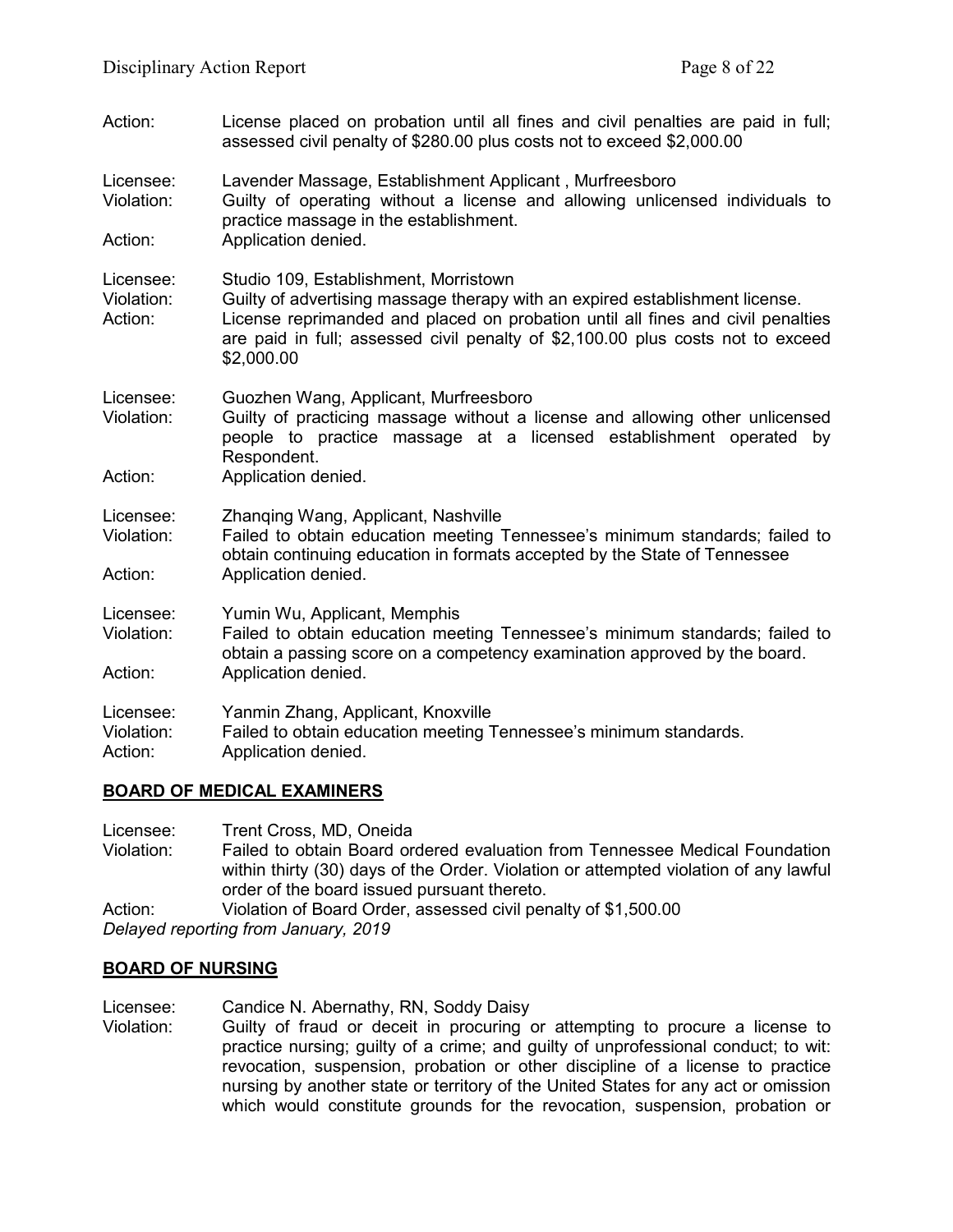| Action:                            | other discipline of a license in this state; and engaging in acts of dishonesty<br>which relate to the practice of nursing<br>License suspended with terms; assessed civil penalties of \$1,000.00; plus costs<br>not to exceed \$5,000.00                                                                                                                                                                                                                                                                                                                                                                                                                                                                                           |
|------------------------------------|--------------------------------------------------------------------------------------------------------------------------------------------------------------------------------------------------------------------------------------------------------------------------------------------------------------------------------------------------------------------------------------------------------------------------------------------------------------------------------------------------------------------------------------------------------------------------------------------------------------------------------------------------------------------------------------------------------------------------------------|
| Licensee:<br>Violation:<br>Action: | Mark Daniel Allen, APRN/RN, Manchester<br>Guilty of unprofessional conduct<br>RN license and APRN certificate voluntarily surrendered; assessed civil penalty<br>of \$500.00; plus costs not to exceed \$3,000.00                                                                                                                                                                                                                                                                                                                                                                                                                                                                                                                    |
| Licensee:<br>Violation:<br>Action: | Anita Bradley, RN, Smyrna<br>Guilty of unprofessional conduct; to wit: revocation, suspension, probation or<br>other discipline of a license to practice nursing by another state or territory of the<br>United States for any act or omission which would constitute grounds for the<br>revocation, suspension, probation or other discipline of a license in this state<br>License voluntarily surrendered                                                                                                                                                                                                                                                                                                                         |
|                                    |                                                                                                                                                                                                                                                                                                                                                                                                                                                                                                                                                                                                                                                                                                                                      |
| Licensee:<br>Violation:            | Milton K. Buchanan, RN, Greenfield<br>Unfit or incompetent by reason of negligence, habits, or other cause; guilty of<br>unprofessional conduct; to wit: intentionally or negligently causing physical or<br>emotional injury to a patient                                                                                                                                                                                                                                                                                                                                                                                                                                                                                           |
| Action:                            | License voluntarily surrendered                                                                                                                                                                                                                                                                                                                                                                                                                                                                                                                                                                                                                                                                                                      |
| Licensee:<br>Violation:<br>Action: | Jennifer Rose Cogdill, LPN, Hohenwald<br>Unfit or incompetent by reason of negligence, habits, or other cause; addicted to<br>alcohol or drugs to the degree of interfering with nursing duties; and guilty of<br>unprofessional conduct; to wit: refusing to submit to a drug test or testing<br>positive for any drug on any government or private sector pre-employment,<br>employer-ordered confirmed drug test<br>License suspended with terms; assessed costs not to exceed \$1,000.00                                                                                                                                                                                                                                         |
| Licensee:<br>Violation:<br>Action: | Holly E. Connor, APRN/RN, Lenoir City<br>Guilty of fraud or deceit in procuring or attempting to procure a license to<br>practice nursing; guilty of a crime; unfit or incompetent by reason of negligence,<br>habits, or other cause; and guilty of unprofessional conduct; to wit: revocation,<br>suspension, probation or other discipline of a license to practice nursing by<br>another state or territory of the United States for any act or omission which<br>would constitute grounds for the revocation, suspension, probation or other<br>discipline of a license in this state; and engaging in acts of dishonesty which<br>relate to the practice of nursing<br>RN license and APRN certificate voluntarily surrendered |
| Licensee:<br>Violation:<br>Action: | Randy R. Cooper, RN, Henderson<br><b>Agreed Order of Pendente Lite</b><br>Suspension pending final hearing                                                                                                                                                                                                                                                                                                                                                                                                                                                                                                                                                                                                                           |
| Licensee:<br>Violation:            | Michael Cresap Jr., LPN, Harriman<br>Guilty of a crime; unfit or incompetent by reason of negligence, habits, or other<br>cause; addicted to alcohol or drugs to the degree of interfering with nursing                                                                                                                                                                                                                                                                                                                                                                                                                                                                                                                              |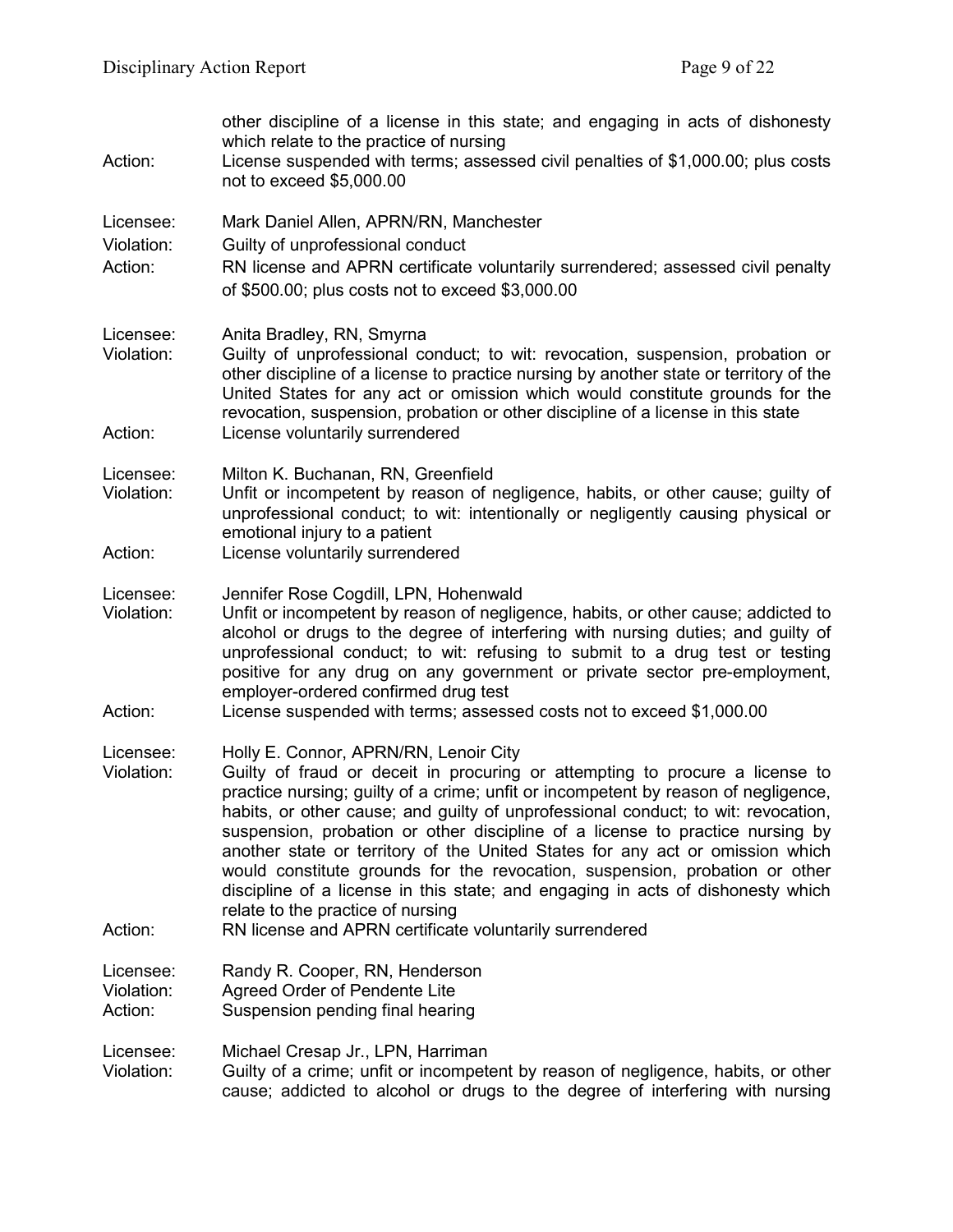duties; and guilty of unprofessional conduct; to wit: being under the influence of alcoholic beverages, or under the influence of drugs which impair judgement while on duty in any health care facility, school, institution or other work place location

Action: License suspended with terms

Licensee: Lauren Alexis Delashmit, MS RN, Olive Branch MS

- Violation: Unfit or incompetent by reason of negligence, habits, or other cause; addicted to alcohol or drugs to the degree of interfering with nursing duties; and guilty of unprofessional conduct; to wit: failure to maintain a record for each patient which accurately reflects the nursing problems and interventions for the patient and/or failure to maintain a record for each patient which accurately reflects the name and title of the nurse providing care; unauthorized use or removal of narcotics, drugs, supplies, or equipment from any health care facility, school, institution or other work place location; and engaging in acts of dishonesty which relate to the practice of nursing
- Action: Privilege to practice nursing in the State of Tennessee voluntarily surrendered; must cease and desist the practice of nursing in the State of Tennessee; assessed civil penalty of \$500.00

Licensee: Holly Boone Orme Drury, RN, Huntly VA

- Violation: Unfit or incompetent by reason of negligence, habits or other cause; and guilty of unprofessional conduct; to wit: use of any intoxicating beverage or the illegal use of any narcotic or dangerous drug while on duty in any health care facility, school, institution, or other work place location
- Action: License suspended with terms; assessed costs not to exceed \$500

Licensee: Roxanna L. Earnest, RN, Oakland

Violation: Guilty of a crime; unfit or incompetent by reason of negligence, habits, or other cause; guilty of unprofessional conduct; to wit: making false or materially incorrect, inconsistent or unintelligible entries in any patient records or in the records of any health care facility, school, institution or other work lace location pertaining to the obtaining possessing or administration of any controlled substance as defined in the Federal Controlled Substance Act; impersonating another licensed practitioner; and engaging in acts of dishonesty which relate to the practice of nursing

Action: License voluntarily surrendered; assessed civil penalties of \$800.00

Licensee: Jennifer Christine Edwards, RN, Murfreesboro

Violation: Violation of previous Board Order

Action: License voluntarily surrendered; plus costs not to exceed \$200.00

Licensee: Edwin Keith Gardner, RN, Nashville

Violation: Refusing to submit to a drug test or testing positive for any drug on any government or private sector pre-employment, employer-ordered confirmed drug test; unfit or incompetent by reason of negligence, habits, or other cause; addicted to alcohol or drugs to the degree of interfering with nursing duties; and guilty of unprofessional conduct; to wit: and being under the influence of alcoholic beverages, or under the influence of drugs which impair judgement while on duty in any health care facility, school, institution or other work place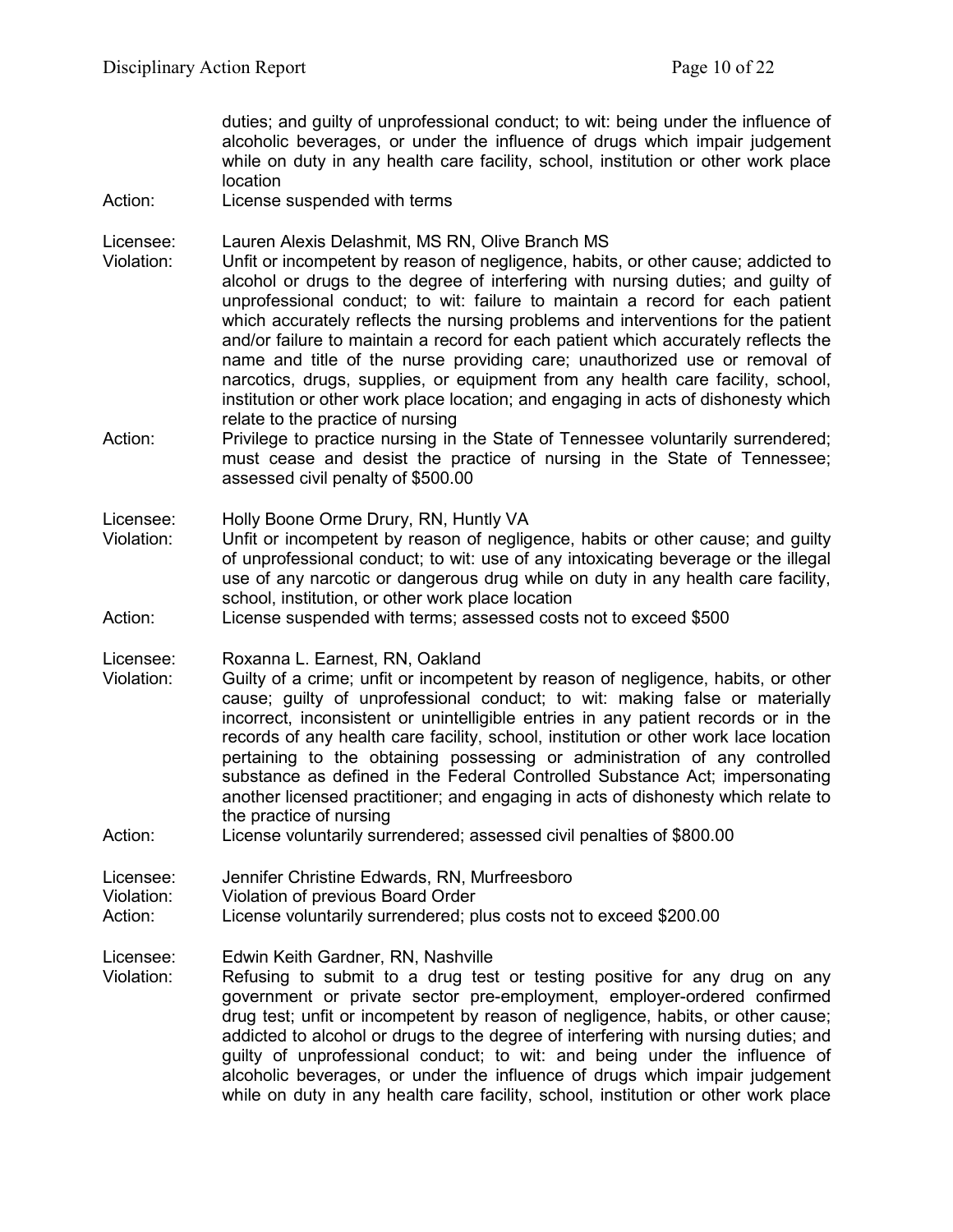location

Action: License voluntarily surrendered

Licensee: Misty Dawn German, LPN, Whiteville<br>Violation: Unfit or incompetent by reason of ne

- Unfit or incompetent by reason of negligence, habits, or other cause; guilty of unprofessional conduct; to wit: intentionally or negligently causing physical or emotional injury to a patient; making false or materially incorrect, inconsistent or unintelligible entries in any patient records or in the records of any health care facility, school, institution or other work lace location pertaining to the obtaining possessing or administration of any controlled substance as defined in the Federal Controlled Substance Act; unauthorized use or removal of narcotics, drugs, supplies, or equipment from any health care facility, school, institution or other work place location; and engaging in acts of dishonesty which relate to the practice of nursing
- Action: License suspended with terms

Licensee: Darrick L. Glasper, LPN, Memphis

- Violation: Refusing to submit to a drug test or testing positive for any drug on any government or private sector pre-employment, employer-ordered confirmed drug test
- Action: License suspended with terms

Licensee: April N. Grisham, LPN, Pulaski

- Violation: Guilty of a crime; and guilty of unprofessional conduct; to wit: making false or materially incorrect, inconsistent or unintelligible entries in any patient records or in the records of any health care facility, school, institution or other work lace location pertaining to the obtaining possessing or administration of any controlled substance as defined in the Federal Controlled Substance Act; unauthorized use or removal of narcotics, drugs, supplies, or equipment from any health care facility, school, institution or other work place location; and engaging in acts of dishonesty which relate to the practice of nursing
- Action: License suspended with terms; assessed costs not to exceed \$3,000.00

Licensee: Denisee E. Hairston, LPN, Chattanooga

- Violation: Guilty of unprofessional conduct; to wit: revocation, suspension, probation or other discipline of a license to practice nursing by another state or territory of the United States for any act or omission which would constitute grounds for the revocation, suspension, probation or other discipline of a license in this state; and guilty of fraud or deceit in procuring or attempting to procure a license to practice nursing
- Action: License placed on probation; must obtain continuing education hours; assessed civil penalties of \$800.00

Licensee: Deshawn M. Harris, LPN, Hixson

Violation: Guilty of unprofessional conduct; to wit: refusing to submit to a drug test or testing positive for any drug on any government or private sector preemployment, employer-ordered confirmed drug test; unauthorized use or removal of narcotics, drugs, supplies, or equipment from any health care facility, school, institution or other work place location; and being under the influence of alcoholic beverages, or under the influence of drugs which impair judgement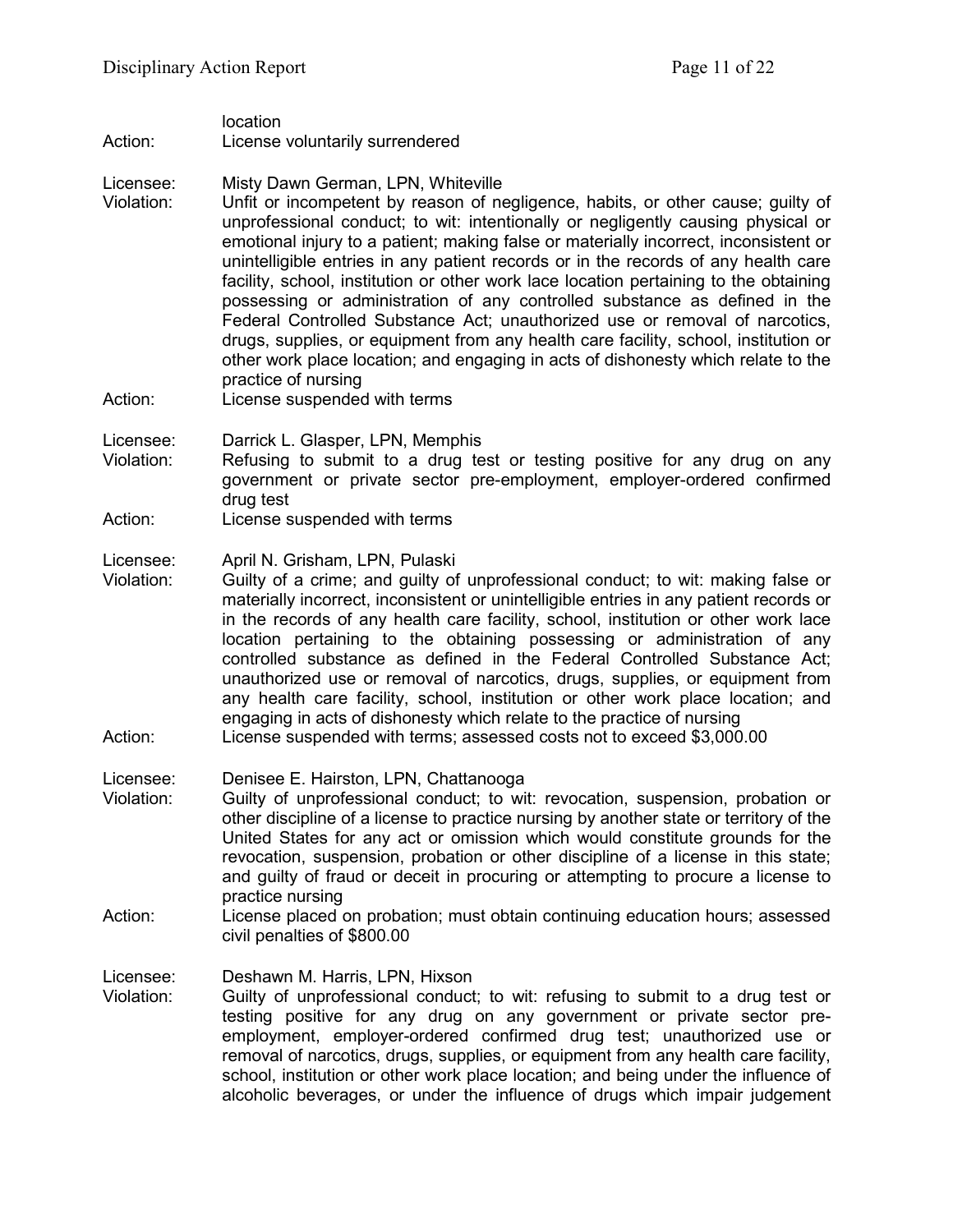|                                    | while on duty in any health care facility, school, institution or other work place<br>location                                                                                                                                                                                                                                                                                                                                                                                                                                                                                                                                                                                                                                                                                                                                                |  |
|------------------------------------|-----------------------------------------------------------------------------------------------------------------------------------------------------------------------------------------------------------------------------------------------------------------------------------------------------------------------------------------------------------------------------------------------------------------------------------------------------------------------------------------------------------------------------------------------------------------------------------------------------------------------------------------------------------------------------------------------------------------------------------------------------------------------------------------------------------------------------------------------|--|
| Action:                            | License placed on probation for no less than 3 years to run concurrent with<br>TNPAP; assessed costs not to exceed \$2,500.00                                                                                                                                                                                                                                                                                                                                                                                                                                                                                                                                                                                                                                                                                                                 |  |
| Licensee:<br>Violation:<br>Action: | La Donna Lee Holder, LPN, Hartsville<br>Guilty of unprofessional conduct; to wit: unauthorized use or removal of<br>narcotics, drugs, supplies, or equipment from any health care facility, school,<br>institution or other work place location; and refusing to submit to a drug test or<br>testing positive for any drug on any government or private sector pre-<br>employment, employer-ordered confirmed drug test<br>License revoked; assessed civil penalties of \$500.00; plus costs not to exceed<br>\$5,000.00                                                                                                                                                                                                                                                                                                                      |  |
|                                    |                                                                                                                                                                                                                                                                                                                                                                                                                                                                                                                                                                                                                                                                                                                                                                                                                                               |  |
| Licensee:<br>Violation:            | Adrienne Marie Holliday, LPN, Savannah<br>Guilty of a crime; guilty of unprofessional conduct; to wit: unauthorized use or<br>removal of narcotics, drugs, supplies, or equipment from any health care facility,<br>school, institution or other work place location; and engaging in acts of<br>dishonesty which relate to the practice of nursing                                                                                                                                                                                                                                                                                                                                                                                                                                                                                           |  |
| Action:                            | License suspended with terms; assessed civil penalties of \$1,500.00; plus costs<br>not to exceed \$5,000.00                                                                                                                                                                                                                                                                                                                                                                                                                                                                                                                                                                                                                                                                                                                                  |  |
| Licensee:<br>Violation:<br>Action: | Megan Holtsclaw, LPN, Butler<br>Unfit or incompetent by reason of negligence, habits, or other cause; addicted to<br>alcohol or drugs to the degree of interfering with nursing duties; and guilty of<br>unprofessional conduct; to wit: making false or materially incorrect, inconsistent<br>or unintelligible entries in any patient records or in the records of any health care<br>facility, school, institution or other work lace location pertaining to the obtaining<br>possessing or administration of any controlled substance as defined in the<br>Federal Controlled Substance Act; unauthorized use or removal of narcotics,<br>drugs, supplies, or equipment from any health care facility, school, institution or<br>other work place location; and engaging in acts of dishonesty which relate to the<br>practice of nursing |  |
|                                    | License suspended with terms; assessed civil penalties of \$400.00                                                                                                                                                                                                                                                                                                                                                                                                                                                                                                                                                                                                                                                                                                                                                                            |  |
| Licensee:<br>Violation:            | Michelle Holztrager, RN, Knoxville<br>Guilty of unprofessional conduct; to wit: intentionally or negligently causing<br>physical or emotional injury to a patient                                                                                                                                                                                                                                                                                                                                                                                                                                                                                                                                                                                                                                                                             |  |
| Action:                            | License reprimanded; must obtain continuing education hours                                                                                                                                                                                                                                                                                                                                                                                                                                                                                                                                                                                                                                                                                                                                                                                   |  |
| Licensee:<br>Violation:<br>Action: | Sarah Elisabeth Huckaby, RN, Glenpool OK<br>Guilty of unprofessional conduct; to wit: revocation, suspension, probation or<br>other discipline of a license to practice nursing by another state or territory of the<br>United States for any act or omission which would constitute grounds for the<br>revocation, suspension, probation or other discipline of a license in this state<br>License placed on probation; must obtain continuing education hours; assessed<br>costs not to exceed \$250.00                                                                                                                                                                                                                                                                                                                                     |  |
| Licensee:<br>Violation:            | Sandra Jackson, APRN/RN, Cedar Hill<br>Violation of previous Board Order; prescribed controlled substances without                                                                                                                                                                                                                                                                                                                                                                                                                                                                                                                                                                                                                                                                                                                            |  |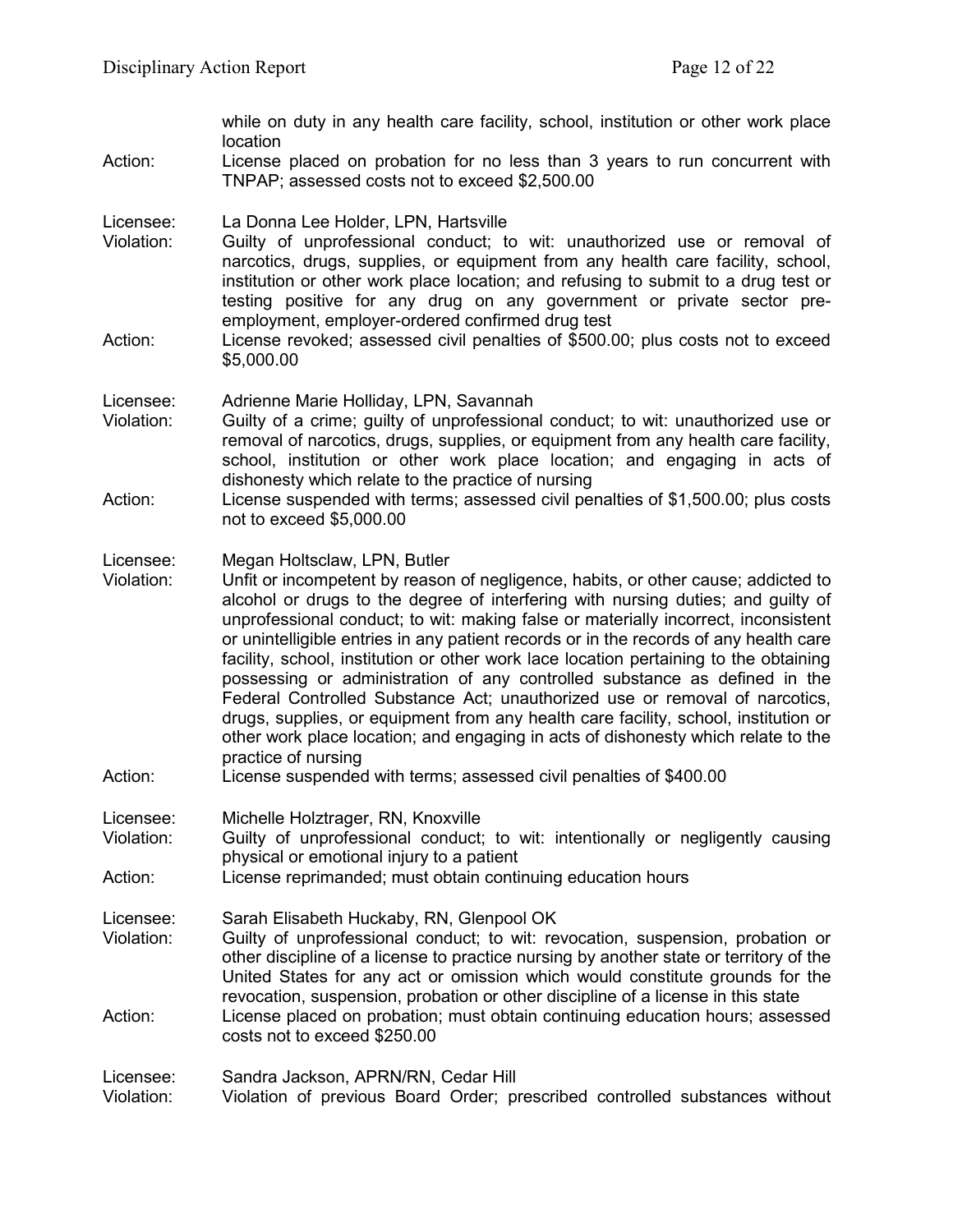| Action:                            | having a notice and formulary form on file with the Board authorizing the<br>prescriptions; failed to register Drug Enforcement Administration (DEA) number<br>in Controlled Substances Monitoring Database (CSMD); prescribed controlled<br>substances without consulting the CSMD<br>APRN certificate reprimanded; assessed civil penalties of \$800.00; may not<br>apply for DEA registration number                                                                                                                                                                                                                                                                                                           |
|------------------------------------|-------------------------------------------------------------------------------------------------------------------------------------------------------------------------------------------------------------------------------------------------------------------------------------------------------------------------------------------------------------------------------------------------------------------------------------------------------------------------------------------------------------------------------------------------------------------------------------------------------------------------------------------------------------------------------------------------------------------|
| Licensee:<br>Violation:            | Vincent A. Jackson, APRN/RN, Nashville<br>Guilty of unprofessional conduct; to wit: violating confidentiality of information or<br>knowledge concerning the patient, except when required to do so by a court of<br>law                                                                                                                                                                                                                                                                                                                                                                                                                                                                                           |
| Action:                            | RN license and APRN certificate reprimanded; must obtain continuing education<br>hours; assessed civil penalties of \$1,000.00                                                                                                                                                                                                                                                                                                                                                                                                                                                                                                                                                                                    |
| Licensee:<br>Violation:            | Holly Meagan Jenkins, RN, Jackson<br>Unfit or incompetent by reason of negligence, habits, or other cause; guilty of<br>unprofessional conduct; to wit: refusing to submit to a drug test or testing<br>positive for any drug on any government or private sector pre-employment,<br>employer-ordered confirmed drug test                                                                                                                                                                                                                                                                                                                                                                                         |
| Action:                            | License suspended with terms                                                                                                                                                                                                                                                                                                                                                                                                                                                                                                                                                                                                                                                                                      |
| Licensee:<br>Violation:            | Keith A. Jenkins, APRN/RN, Mount Juliet<br>Guilty of a crime; guilty of unprofessional conduct; to wit: revocation,<br>suspension, probation or other discipline of a license to practice nursing by<br>another state or territory of the United States for any act or omission which<br>would constitute grounds for the revocation, suspension, probation or other<br>discipline of a license in this state                                                                                                                                                                                                                                                                                                     |
| Action:                            | RN license and APRN certificate placed on probation; must obtain continuing<br>education hours; assessed cost not to exceed \$10,000.00                                                                                                                                                                                                                                                                                                                                                                                                                                                                                                                                                                           |
| Licensee:<br>Violation:            | Kelley M. Johnson, RN, Quincy IL<br>Guilty of unprofessional conduct; to wit: revocation, suspension, probation or<br>other discipline of a license to practice nursing by another state or territory of the<br>United States for any act or omission which would constitute grounds for the<br>revocation, suspension, probation or other discipline of a license in this state                                                                                                                                                                                                                                                                                                                                  |
| Action:                            | License voluntarily surrendered                                                                                                                                                                                                                                                                                                                                                                                                                                                                                                                                                                                                                                                                                   |
| Licensee:<br>Violation:<br>Action: | Amanda Dae Kinser, RN, Bristol<br>Unfit or incompetent by reason of negligence, habits or other cause; and guilty<br>of unprofessional conduct; to wit: making false or materially incorrect,<br>inconsistent or unintelligible entries in any patient records or in the records of<br>any health care facility, school, institution or other work lace location pertaining<br>to the obtaining possessing or administration of any controlled substance as<br>defined in the Federal Controlled Substance Act; and unauthorized use or<br>removal of narcotics, drugs, supplies, or equipment from any health care facility,<br>school, institution or other work place location<br>License suspended with terms |
| Licensee:<br>Violation:            | Eshonishun (Eshonishonetta) K. Knight, RN, Arlington<br>Guilty of unprofessional conduct; to wit: failure to maintain a record for each                                                                                                                                                                                                                                                                                                                                                                                                                                                                                                                                                                           |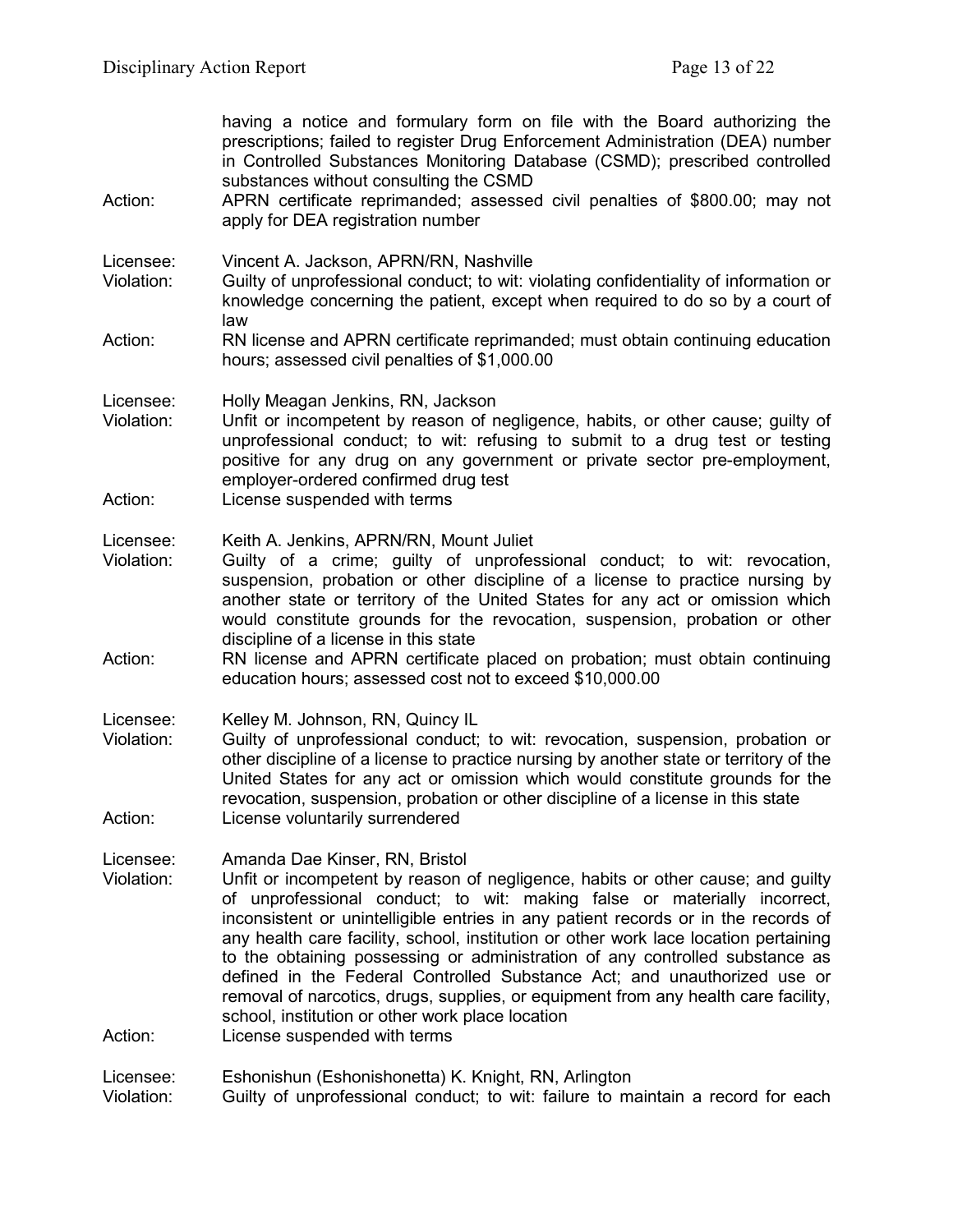| Action:                            | patient which accurately reflects the nursing problems and interventions for the<br>patient and/or failure to maintain a record for each patient which accurately<br>reflects the name and title of the nurse providing care; failing to supervise<br>persons to whom nursing functions are delegated or assigned; and practicing<br>professional nursing in a manner inconsistent with state rules and regulations<br>License placed on probation; must surrender residential home administrator<br>certificate; must obtain continuing education hours; assessed civil penalties of<br>\$1,000.00 |
|------------------------------------|-----------------------------------------------------------------------------------------------------------------------------------------------------------------------------------------------------------------------------------------------------------------------------------------------------------------------------------------------------------------------------------------------------------------------------------------------------------------------------------------------------------------------------------------------------------------------------------------------------|
| Licensee:<br>Violation:<br>Action: | Kasey Annette Lawson, RN, Mooresburg<br>Unfit or incompetent by reason of negligence, habits or other cause; and guilty<br>of unprofessional conduct; to wit: engaging in acts of dishonesty which relate to<br>the practice of nursing; and refusing to submit to a drug test or testing positive<br>for any drug on any government or private sector pre-employment, employer-<br>ordered confirmed drug test<br>License suspended with terms; assessed civil penalties of \$1,000.00; plus costs                                                                                                 |
|                                    | not to exceed \$5,000.00                                                                                                                                                                                                                                                                                                                                                                                                                                                                                                                                                                            |
| Licensee:<br>Violation:<br>Action: | Timothy R. Martindale, RN, Knoxville<br>Guilty of unprofessional conduct; to wit: intentionally or negligently causing<br>physical or emotional injury to a patient<br>License placed on probation; must obtain continuing education hours; assessed<br>civil penalties of \$1,000.00; plus costs not to exceed \$1,000.00                                                                                                                                                                                                                                                                          |
| Licensee:<br>Violation:<br>Action: | Karie E. McGinnis, APRN/RN, Elizabethton<br>Unfit or incompetent by reason of negligence, habits, or other cause; guilty of<br>unprofessional conduct; to wit: over-prescribing; and engaging in acts of<br>dishonesty which relate to the practice of nursing<br>RN license and APRN certificate revoked; assessed civil penalty of \$1,000.00;<br>plus costs not to exceed \$5,000.00                                                                                                                                                                                                             |
| Licensee:<br>Violation:<br>Action: | Alecia A. McKaye, RN, Nashville<br>Guilty of unprofessional conduct; to wit: violating confidentiality of information or<br>knowledge concerning the patient, except when required to do so by a court of<br>law; and engaging in acts of dishonesty which relate to the practice of nursing<br>License placed on probation; must obtain continuing education hours; assessed<br>civil penalties of \$500.00                                                                                                                                                                                        |
| Licensee:<br>Violation:            | Sarah Elizabeth McLain, LPN, Knoxville<br>Guilty of fraud or deceit in procuring or attempting to procure a license to<br>practice nursing; guilty of unprofessional conduct; to wit: impersonating another<br>licensed practitioner; and engaging in acts of dishonesty which relate to the<br>practice of nursing                                                                                                                                                                                                                                                                                 |
| Action:                            | License placed on probation; must obtain continuing education hours; assessed<br>civil penalty of \$1,000.00; plus costs not to exceed \$500.00                                                                                                                                                                                                                                                                                                                                                                                                                                                     |
| Licensee:<br>Violation:<br>Action: | Rachel A. McCall, LPN, Jackson<br>Guilty of a crime; and guilty of unprofessional conduct<br>License suspended with terms                                                                                                                                                                                                                                                                                                                                                                                                                                                                           |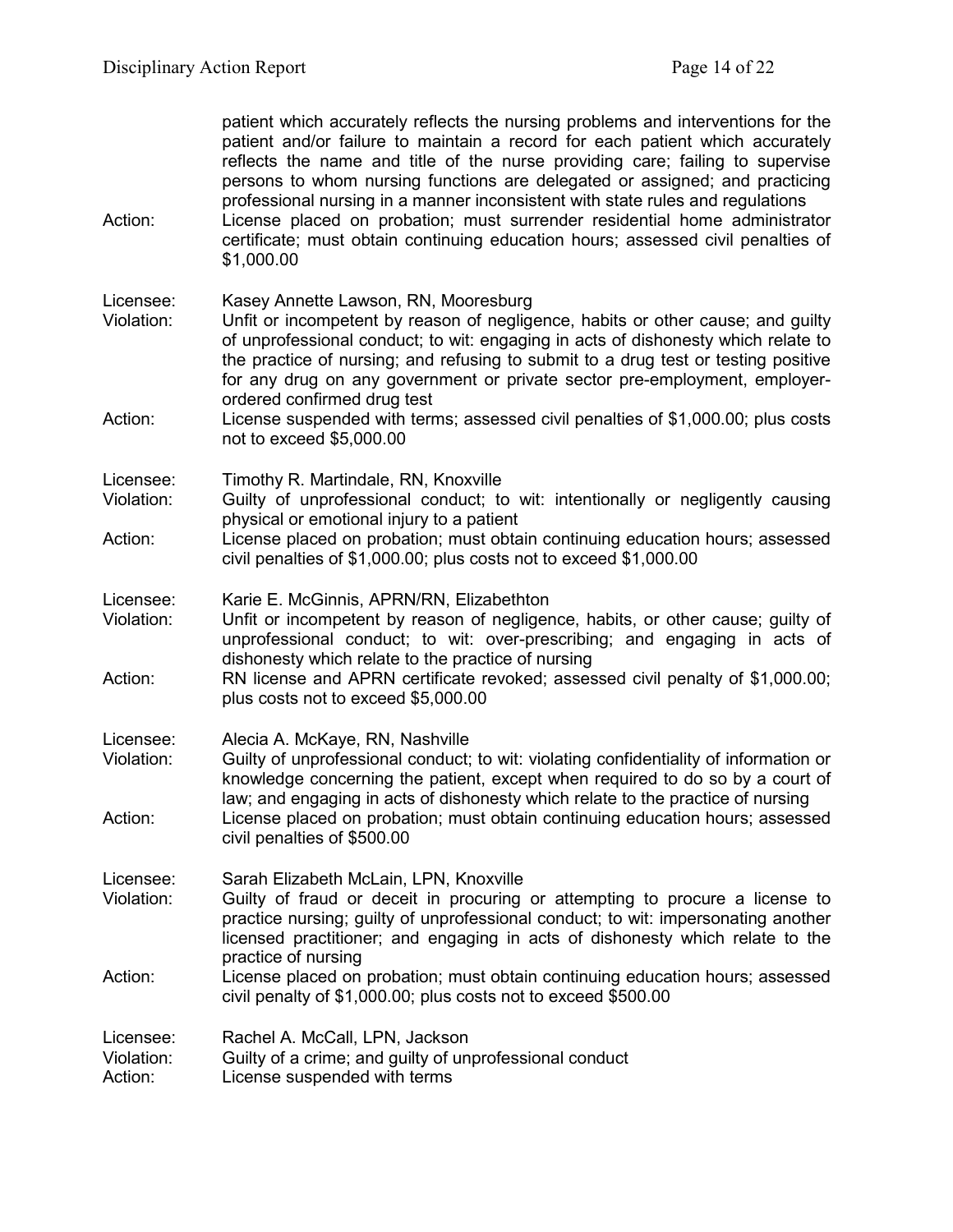| Licensee:<br>Violation:<br>Action: | Sandra L. Melton, RN, Pikeville<br>Guilty of unprofessional conduct; to wit: practicing professional nursing in a<br>manner inconsistent with state rules and regulations; performing nursing<br>techniques or procedures without proper education and practice; and engaging<br>in acts of dishonesty which relate to practice of nursing<br>License reprimanded; must obtain continuing education hours                                                                                                                                                                                                                                                                                                                                                                                                                                                                                                                                                                                                                                                                                                                                                                                                                                                                                                                                                                                                                                    |
|------------------------------------|----------------------------------------------------------------------------------------------------------------------------------------------------------------------------------------------------------------------------------------------------------------------------------------------------------------------------------------------------------------------------------------------------------------------------------------------------------------------------------------------------------------------------------------------------------------------------------------------------------------------------------------------------------------------------------------------------------------------------------------------------------------------------------------------------------------------------------------------------------------------------------------------------------------------------------------------------------------------------------------------------------------------------------------------------------------------------------------------------------------------------------------------------------------------------------------------------------------------------------------------------------------------------------------------------------------------------------------------------------------------------------------------------------------------------------------------|
| Licensee:<br>Violation:<br>Action: | Matthew Meyers, APRN/RN, Lafollette<br>Guilty of a crime; guilty of unprofessional conduct; to wit: practicing professional<br>nursing in a manner inconsistent with state rules and regulations; and engaging<br>in acts of dishonesty which relate to practice of nursing<br>RN license and APRN certificate voluntarily surrendered; assessed costs not to<br>exceed \$2,000.00                                                                                                                                                                                                                                                                                                                                                                                                                                                                                                                                                                                                                                                                                                                                                                                                                                                                                                                                                                                                                                                           |
| Licensee:<br>Violation:<br>Action: | Max Lee Money, APRN/RN, Pineville KY<br>Guilty of a crime; guilty of unprofessional conduct; to wit: has violated or<br>attempted to violate, directly or indirectly, or assisted in or abetted the violation<br>of, or conspired to violate, any provision of this chapter or any lawful order of the<br>board issued pursuant thereto; failure to report state or federal indictment for an<br>offense involving the sale or dispensing of controlled substances in writing<br>within seven days to licensing board; failure to maintain a record for each<br>patient which accurately reflects the nursing problems and interventions for the<br>patient and/or failure to maintain a record for each patient which accurately<br>reflects the name and title of the nurse providing care; failure to take appropriate<br>action in safeguarding the patient from incompetent health care practices; over-<br>prescribing; engaging in acts of dishonesty which relate to the practice of<br>nursing; violation in regard to the prescribing, administering, ordering, or<br>dispensing of pain medications and other drugs necessary to address their side<br>effects; and violation of protocols that are required between a supervising<br>physician and nurse practitioner<br>RN license and APRN certificate voluntarily and permanently surrendered;<br>assessed civil penalties of \$2,700.00; plus costs not to exceed \$5,000.00 |
| Licensee:<br>Violation:            | Tracy Lane Moore, MS RN, Kosciusko MS<br>Guilty of unprofessional conduct; to wit: refusing to submit to a drug test or<br>testing positive for any drug on any government or private sector pre-<br>employment, employer-ordered confirmed drug test                                                                                                                                                                                                                                                                                                                                                                                                                                                                                                                                                                                                                                                                                                                                                                                                                                                                                                                                                                                                                                                                                                                                                                                        |
| Action:                            | Privilege to practice nursing in the State of Tennessee voluntarily surrendered;<br>must cease and desist the practice of nursing in the State of Tennessee;<br>assessed costs not to exceed \$1,000.00                                                                                                                                                                                                                                                                                                                                                                                                                                                                                                                                                                                                                                                                                                                                                                                                                                                                                                                                                                                                                                                                                                                                                                                                                                      |
| Licensee:<br>Violation:<br>Action: | Margaux Elizabeth Morgan, LPN, Corryton<br>Addicted to alcohol or drugs to the degree of interfering with nursing duties; and<br>guilty of unprofessional conduct; to wit: unauthorized use or removal of<br>narcotics, drugs, supplies, or equipment from any health care facility, school,<br>institution or other work place location<br>License suspended with terms; assessed costs not to exceed \$1,000.00                                                                                                                                                                                                                                                                                                                                                                                                                                                                                                                                                                                                                                                                                                                                                                                                                                                                                                                                                                                                                            |
| Licensee:<br>Violation:            | Amy Lynn Murrell, RN, Apison<br>Guilty of unprofessional conduct; to wit: intentionally or negligently causing                                                                                                                                                                                                                                                                                                                                                                                                                                                                                                                                                                                                                                                                                                                                                                                                                                                                                                                                                                                                                                                                                                                                                                                                                                                                                                                               |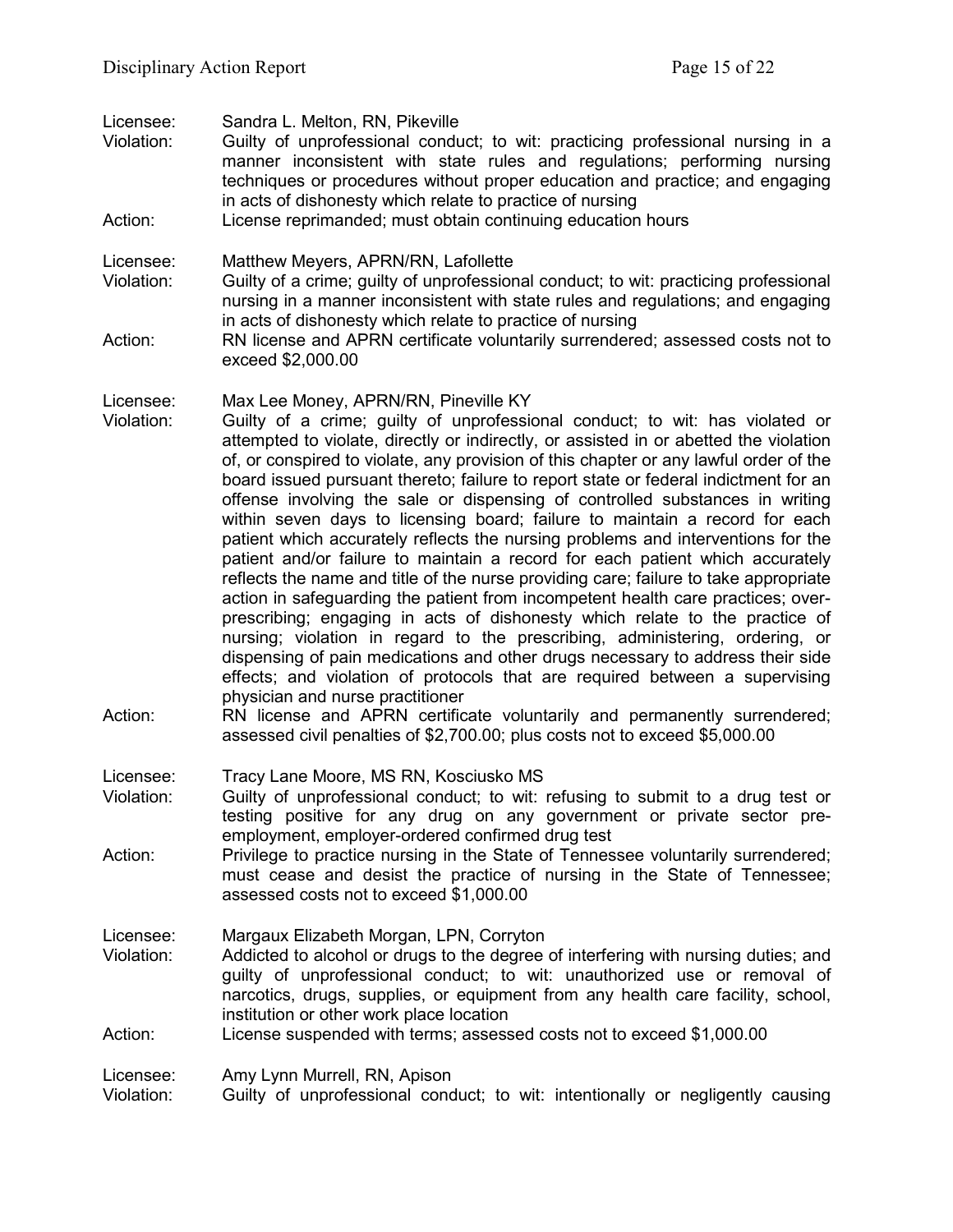physical or emotional injury to a patient; abandoning or neglecting a patient requiring nursing care; making false or materially incorrect, inconsistent or unintelligible entries in any patient records or in the records of any health care facility, school, institution or other work lace location pertaining to the obtaining possessing or administration of any controlled substance as defined in the Federal Controlled Substance Act; unauthorized use or removal of narcotics, drugs, supplies, or equipment from any health care facility, school, institution or other work place location; and engaging in acts of dishonesty which relate to the practice of nursing

Action: License placed on probation for no less than three years to run concurrent with TNPAP; assessed civil penalties of \$2,000.00; plus costs not to exceed \$1,000.00

### Licensee: Miranda Gail Myracle, RN, Lebanon

- Violation: Unfit or incompetent by reason of negligence, habits or other cause; and guilty of unprofessional conduct; to wit: failure to maintain a record for each patient which accurately reflects the nursing problems and interventions for the patient and/or failure to maintain a record for each patient which accurately reflects the name and title of the nurse providing care; making false or materially incorrect, inconsistent or unintelligible entries in any patient records or in the records of any health care facility, school, institution or other work lace location pertaining to the obtaining possessing or administration of any controlled substance as defined in the Federal Controlled Substance Act; unauthorized use or removal of narcotics, drugs, supplies, or equipment from any health care facility, school, institution or other work place location; engaging in acts of dishonesty which relate to the practice of nursing; and refusing to submit to a drug test or testing positive for any drug on any government or private sector pre-employment, employer-ordered confirmed drug test
- Action: License suspended with terms

Licensee: Macy B. Naylor, LPN, Bath Springs

- Violation: Guilty of unprofessional conduct; to wit: has violated or attempted to violate, directly or indirectly, or assisted in or abetted the violation of, or conspired to violate, any provision of this chapter or any lawful order of the board issued pursuant thereto; and practicing nursing during the time the person's license is suspended or revoked
- Action: License voluntarily surrendered
- 
- Licensee: Carissa J. Newhouse, LPN, Newbern<br>Violation: Guilty of unprofessional conduct; to Guilty of unprofessional conduct; to wit: failure to maintain a record for each patient which accurately reflects the nursing problems and interventions for the patient and/or failure to maintain a record for each patient which accurately reflects the name and title of the nurse providing care; abandoning or neglecting a patient requiring nursing care; making false or materially incorrect, inconsistent or unintelligible entries in any patient records or in the records of any health care facility, school, institution or other work lace location pertaining to the obtaining possessing or administration of any controlled substance as defined in the Federal Controlled Substance Act; and engaging in acts of dishonesty which relate to the practice of nursing
- Action: License placed on probation; must obtain continuing education hours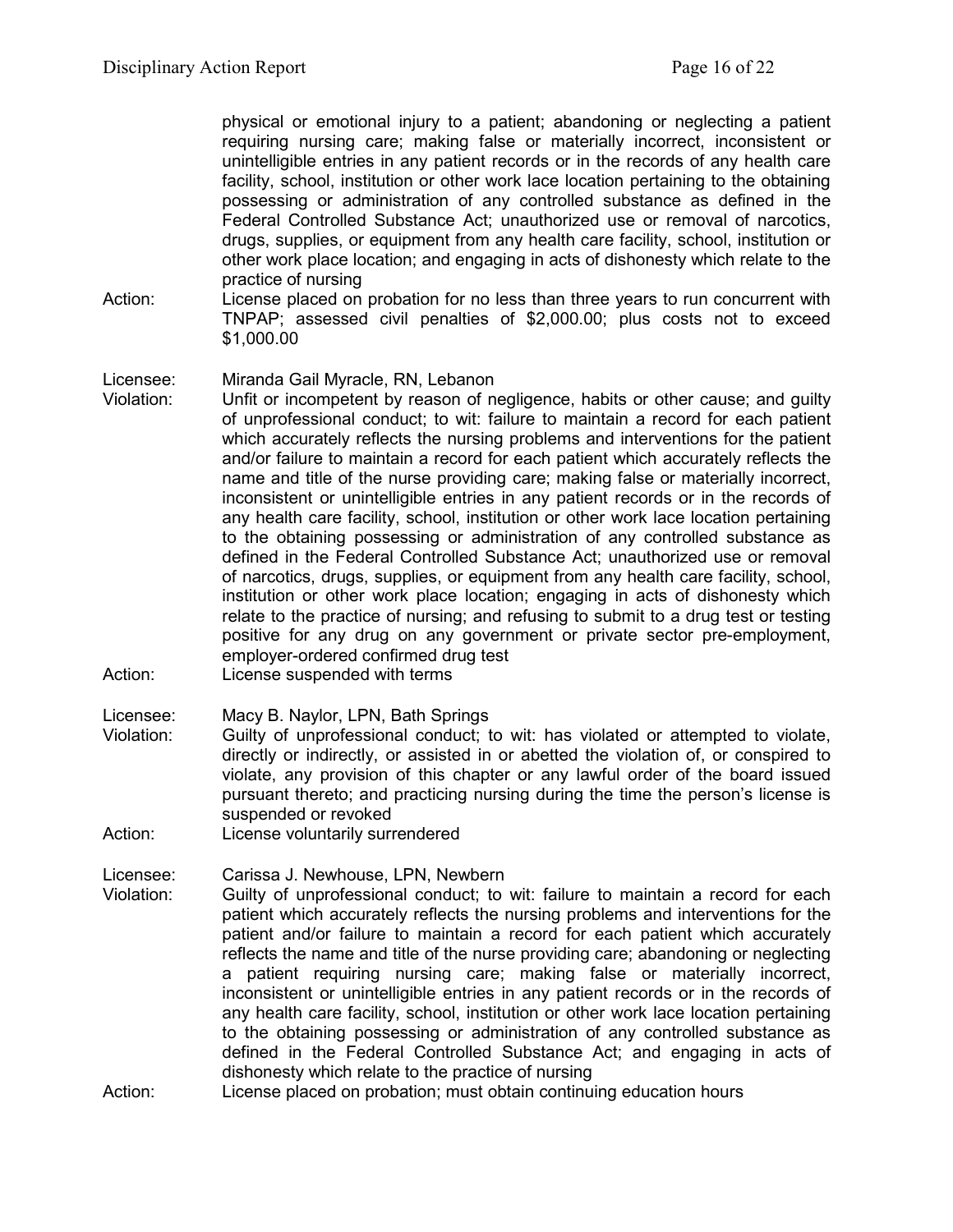| Licensee:<br>Violation:            | Kathryn E. Ramey, RN, Knoxville<br>Unfit or incompetent by reason of negligence, habits, or other cause; addicted to<br>alcohol or drugs to the degree of interfering with nursing duties; and guilty of<br>unprofessional conduct; to wit: unauthorized use or removal of narcotics, drugs,<br>supplies, or equipment from any health care facility, school, institution or other<br>work place location; impersonating another licensed practitioner; and engaging<br>in acts of dishonesty which relate to the practice of nursing                                                                                                                                                                                                                                                                                                                                                                                                                                                                                                                                                                                                                                                                                                                                                                                                                                                        |
|------------------------------------|----------------------------------------------------------------------------------------------------------------------------------------------------------------------------------------------------------------------------------------------------------------------------------------------------------------------------------------------------------------------------------------------------------------------------------------------------------------------------------------------------------------------------------------------------------------------------------------------------------------------------------------------------------------------------------------------------------------------------------------------------------------------------------------------------------------------------------------------------------------------------------------------------------------------------------------------------------------------------------------------------------------------------------------------------------------------------------------------------------------------------------------------------------------------------------------------------------------------------------------------------------------------------------------------------------------------------------------------------------------------------------------------|
| Action:                            | License placed on probation for no less than three years to run concurrent with<br>TNPAP; assessed civil penalty of \$500.00                                                                                                                                                                                                                                                                                                                                                                                                                                                                                                                                                                                                                                                                                                                                                                                                                                                                                                                                                                                                                                                                                                                                                                                                                                                                 |
| Licensee:<br>Violation:            | Teresa Ann Repscher, RN, Kingston<br>Guilty of unprofessional conduct; to wit: making false or materially incorrect,<br>inconsistent or unintelligible entries in any patient records or in the records of<br>any health care facility, school, institution or other work lace location pertaining<br>to the obtaining possessing or administration of any controlled substance as<br>defined in the Federal Controlled Substance Act                                                                                                                                                                                                                                                                                                                                                                                                                                                                                                                                                                                                                                                                                                                                                                                                                                                                                                                                                        |
| Action:                            | License placed on probation; must obtain continuing education hours                                                                                                                                                                                                                                                                                                                                                                                                                                                                                                                                                                                                                                                                                                                                                                                                                                                                                                                                                                                                                                                                                                                                                                                                                                                                                                                          |
| Licensee:<br>Violation:            | Alicia Renea Riner, RN, Cornersville<br>Refusing to submit to a drug test or testing positive for any drug on any<br>government or private sector pre-employment, employer-ordered confirmed<br>drug test; and guilty of unprofessional conduct; unfit or incompetent by reason of<br>negligence, habits, or other cause; addicted to alcohol or drugs to the degree of<br>interfering with nursing duties; and guilty of unprofessional conduct                                                                                                                                                                                                                                                                                                                                                                                                                                                                                                                                                                                                                                                                                                                                                                                                                                                                                                                                             |
| Action:                            | License suspended with terms                                                                                                                                                                                                                                                                                                                                                                                                                                                                                                                                                                                                                                                                                                                                                                                                                                                                                                                                                                                                                                                                                                                                                                                                                                                                                                                                                                 |
| Licensee:<br>Violation:<br>Action: | Mary B. Riseden, LPN, Oneida<br>Guilty of unprofessional conduct; to wit: failure to maintain a record for each<br>patient which accurately reflects the nursing problems and interventions for the<br>patient and/or failure to maintain a record for each patient which accurately<br>reflects the name and title of the nurse providing care; making false or materially<br>incorrect, inconsistent or unintelligible entries in any patient records or in the<br>records of any health care facility, school, institution or other work lace location<br>pertaining to the obtaining possessing or administration of any controlled<br>substance as defined in the Federal Controlled Substance Act; unauthorized<br>use or removal of narcotics, drugs, supplies, or equipment from any health care<br>facility, school, institution or other work place location; impersonating another<br>licensed practitioner; revocation, suspension, probation or other discipline of a<br>license to practice nursing by another state or territory of the United States for<br>any act or omission which would constitute grounds for the revocation,<br>suspension, probation or other discipline of a license in this state; and engaging<br>in acts of dishonesty which relate to the practice of nursing<br>License revoked; assessed civil penalty of \$3,000.00; plus costs not to exceed |
|                                    | \$7,000.00                                                                                                                                                                                                                                                                                                                                                                                                                                                                                                                                                                                                                                                                                                                                                                                                                                                                                                                                                                                                                                                                                                                                                                                                                                                                                                                                                                                   |
| Licensee:<br>Violation:            | Kelly Suzanne Rupp, RN, Lewisburg OH<br>Guilty of unprofessional conduct; to wit: refusing to submit to a drug test or                                                                                                                                                                                                                                                                                                                                                                                                                                                                                                                                                                                                                                                                                                                                                                                                                                                                                                                                                                                                                                                                                                                                                                                                                                                                       |

testing positive for any drug on any government or private sector preemployment, employer-ordered confirmed drug test; failure to maintain a record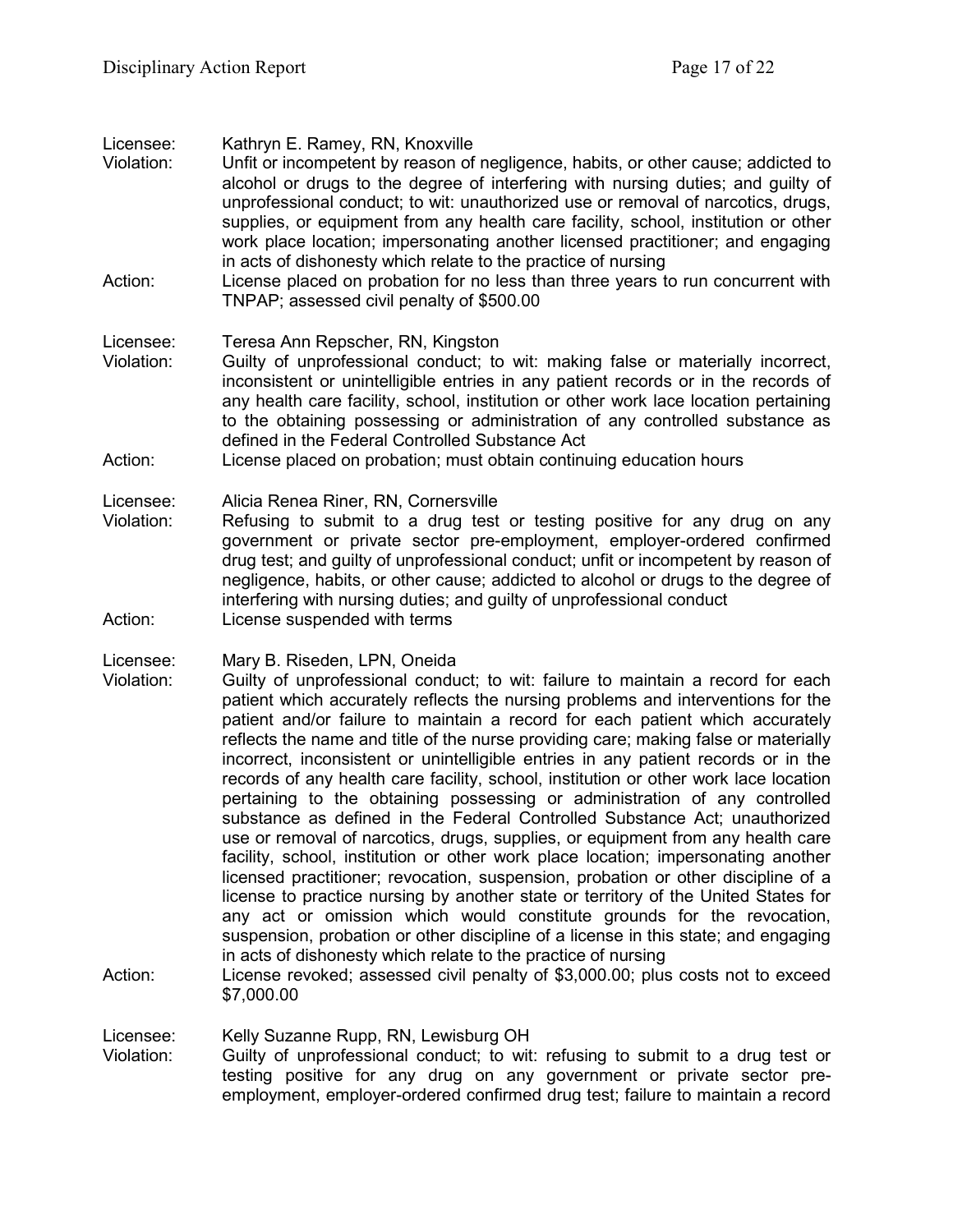for each patient which accurately reflects the nursing problems and interventions for the patient and/or failure to maintain a record for each patient which accurately reflects the name and title of the nurse providing care; and engaging in acts of dishonesty which relate to the practice of nursing Action: License suspended with terms

Licensee: Stephanie K. Russell, RN, Kingsport

- Violation: Refusing to submit to a drug test or testing positive for any drug on any government or private sector pre-employment, employer-ordered confirmed drug test; and unfit or incompetent by reason of negligence, habits or other cause
- Action: License suspended with terms

#### Licensee: Constance B. Sanders, LPN, Chattanooga

- Violation: Unfit or incompetent by reason of negligence, habits, or other cause; addicted to alcohol or drugs to the degree of interfering with nursing duties; and guilty of unprofessional conduct; to wit: refusing to submit to a drug test or testing positive for any drug on any government or private sector pre-employment, employer-ordered confirmed drug test; failure to maintain a record for each patient which accurately reflects the nursing problems and interventions for the patient and/or failure to maintain a record for each patient which accurately reflects the name and title of the nurse providing care; making false or materially incorrect, inconsistent or unintelligible entries in any patient records or in the records of any health care facility, school, institution or other work lace location pertaining to the obtaining possessing or administration of any controlled substance as defined in the Federal Controlled Substance Act; use of any intoxicating beverage or the illegal use of any narcotic or dangerous drug while on duty in any health care facility, school, institution, or other work place location; being under the influence of alcoholic beverages, or under the influence of drugs which impair judgement while on duty in any health care facility, school, institution or other work place location; and engaging in acts of dishonesty which relate to the practice of nursing
- Action: License suspended with terms; must obtain continuing education hours; assessed civil penalties of \$3,600.00

Licensee: Louis A. Shone, APRN/RN, Chapel Hill

- Violation: Guilty of unprofessional conduct; to wit: violation of federal or state statutes, regulations, or rules; and engaging in acts of dishonesty which relate to the practice of nursing
- Action: RN license and APRN certificate placed on probation; assessed civil penalties of \$1,725.00; plus costs not to exceed \$2,000.00

Licensee: Goran Stajevic, RN, Nashville

Violation: Refusing to submit to a drug test or testing positive for any drug on any government or private sector pre-employment, employer-ordered confirmed drug test; and guilty of unprofessional conduct

Action: License suspended with terms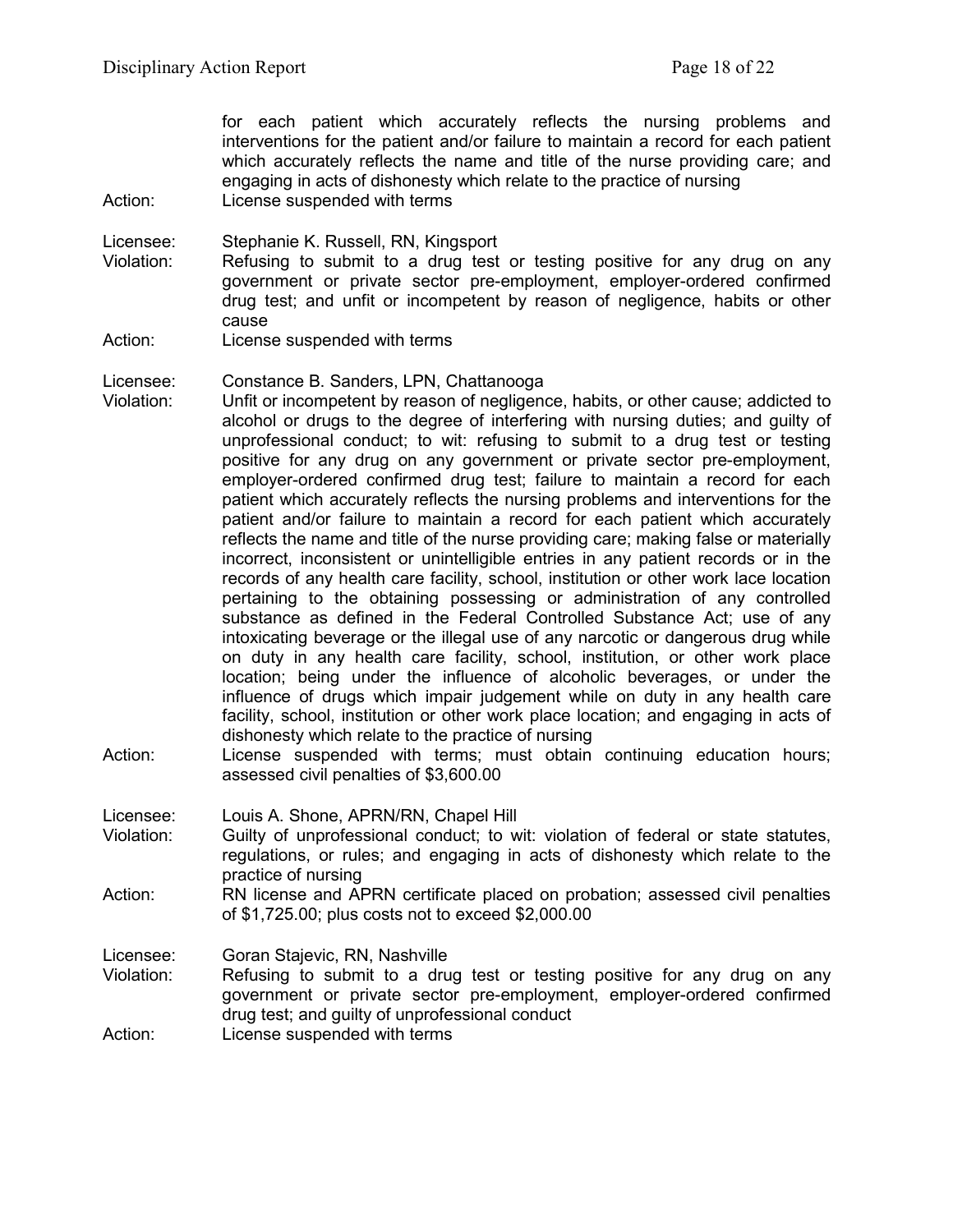| Licensee:<br>Violation:<br>Action: | Jessica Melissa Stephenson, RN, Bethel Springs<br>Guilty of unprofessional conduct; to wit: impersonating another licensed<br>practitioner; performing nursing techniques or procedures without proper<br>education and practice; and engaging in acts of dishonesty which relate to the<br>practice of nursing<br>License placed on probation; must obtain continuing education hours; assessed<br>civil penalty of \$100.00                                                                                                                                                                                                                                                                                 |
|------------------------------------|---------------------------------------------------------------------------------------------------------------------------------------------------------------------------------------------------------------------------------------------------------------------------------------------------------------------------------------------------------------------------------------------------------------------------------------------------------------------------------------------------------------------------------------------------------------------------------------------------------------------------------------------------------------------------------------------------------------|
| Licensee:<br>Violation:<br>Action: | Pamela Stewart-Bradley, KY RN, Hopkinsville KY<br>Guilty of unprofessional conduct; to wit: failure to maintain a record for each<br>patient which accurately reflects the nursing problems and interventions for the<br>patient and/or failure to maintain a record for each patient which accurately<br>reflects the name and title of the nurse providing care; and engaging in acts of<br>dishonesty which relate to practice of nursing<br>Privilege to practice nursing in the State of Tennessee Revoked; must cease<br>and desist practicing nursing in State of Tennessee                                                                                                                            |
| Licensee:<br>Violation:            | Stefanie S. Stines, RN, Maryville<br>Unfit or incompetent by reason of negligence, habits or other cause; and<br>refusing to submit to a drug test or testing positive for any drug on any<br>government or private sector pre-employment, employer-ordered confirmed<br>drug test                                                                                                                                                                                                                                                                                                                                                                                                                            |
| Action:                            | License suspended with terms; assessed costs not to exceed \$1,000.00                                                                                                                                                                                                                                                                                                                                                                                                                                                                                                                                                                                                                                         |
| Licensee:<br>Violation:<br>Action: | Michelle Cole Theus, RN, LaVergne<br>Guilty of a crime<br>License placed on probation; must obtain continuing education hours; must<br>pass EBAS exam; must speak at two separate nursing schools; assessed civil<br>penalty of \$1,000.00; plus costs not to exceed \$10,000.00                                                                                                                                                                                                                                                                                                                                                                                                                              |
| Licensee:<br>Violation:<br>Action: | April N. Thrasher, LPN, Collinwood<br>Guilty of a crime<br>License voluntarily surrendered                                                                                                                                                                                                                                                                                                                                                                                                                                                                                                                                                                                                                    |
| Licensee:<br>Violation:<br>Action: | Kristin M. Todd, RN, River Ridge LA<br>Guilty of unprofessional conduct; to wit: revocation, suspension, probation or<br>other discipline of a license to practice nursing by another state or territory of the<br>United States for any act or omission which would constitute grounds for the<br>revocation, suspension, probation or other discipline of a license in this state<br>License suspended to run concurrent with Louisiana discipline                                                                                                                                                                                                                                                          |
| Licensee:<br>Violation:<br>Action: | Tracie L. Todd, APRN/RN, Hendersonville<br>Unfit or incompetent by reason of negligence, habits, or other cause; guilty of<br>unprofessional conduct; to wit: intentionally or negligently causing physical or<br>emotional injury to a patient; revocation, suspension, probation or other<br>discipline of a license to practice nursing by another state or territory of the<br>United States for any act or omission which would constitute grounds for the<br>revocation, suspension, probation or other discipline of a license in this state;<br>and engaging in acts of dishonesty which relate to the practice of nursing<br>RN license and APRN certificate revoked; revocation stayed; license and |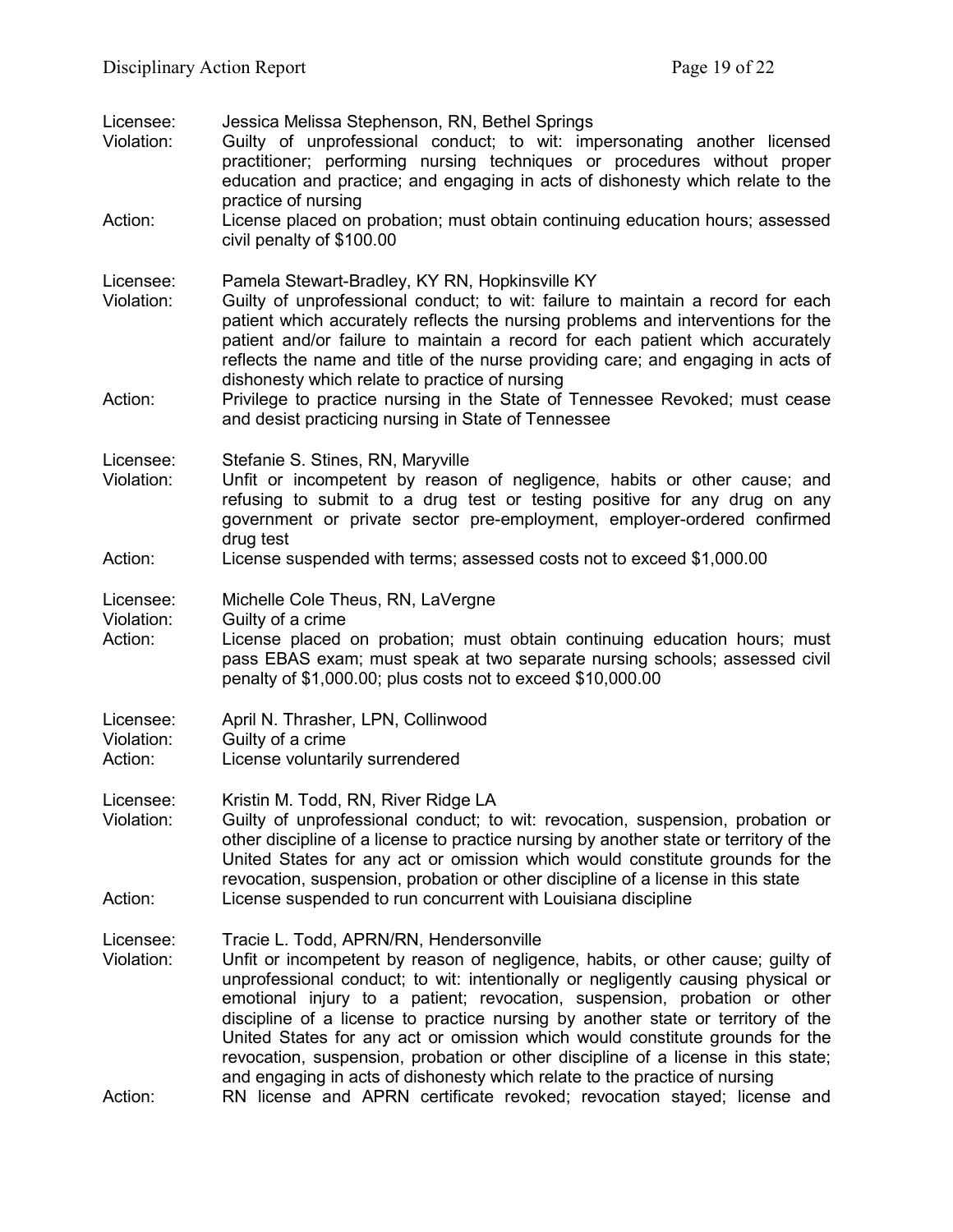certificate placed on suspension with terms; must obtain continuing education hours; assessed civil penalties of \$600.00; plus costs not to exceed \$10,000.00

- Licensee: Lisa G. Washington, RN, Collierville<br>Violation: Unfit or incompetent by reason of n
- Unfit or incompetent by reason of negligence, habits or other cause; and guilty of unprofessional conduct; to wit: unauthorized use or removal of narcotics, drugs, supplies, or equipment from any health care facility, school, institution or other work place location
- Action: License suspended with terms
- Licensee: Patrice Williams, LPN, Kingsport
- Violation: Unfit or incompetent by reason of negligence, habits, or other cause; guilty of unprofessional conduct; to wit: refusing to submit to a drug test or testing positive for any drug on any government or private sector pre-employment, employer-ordered confirmed drug test; and engaging in acts of dishonesty which relate to the practice of nursing
- Action: License suspended with terms; assessed costs not to exceed \$1,000.00
- Licensee: Regina Lea Willoughby, LPN, Helenwood
- Violation: Guilty of unprofessional conduct; failure to maintain a record for each patient which accurately reflects the nursing problems and interventions for the patient and/or failure to maintain a record for each patient which accurately reflects the name and title of the nurse providing care; unauthorized use or removal of narcotics, drugs, supplies, or equipment from any health care facility, school, institution or other work place location; engaging in acts of dishonesty which relate to the practice of nursing; and refusing to submit to a drug test or testing positive for any drug on any government or private sector pre-employment, employer-ordered confirmed drug test
- Action: License suspended with terms
- Licensee: Holly Christine Willow, RN, Murfreesboro
- Violation: Guilty of unprofessional conduct; to wit: engaging in acts of dishonesty which relate to the practice of nursing
- Action: License revoked; assessed civil penalties of \$4,000.00; plus costs not to exceed \$5,000.00
- Licensee: Disheka R. Young, LPN, Knoxville
- Violation: Refusing to submit to a drug test or testing positive for any drug on any government or private sector pre-employment, employer-ordered confirmed drug test; and guilty of unprofessional conduct
- Action: License suspended with terms

### **BOARD OF PHYSICAL THERAPY**

- Licensee: Lori Ann Foulks, PTA, Clarksville<br>Violation: Failed to comply with "Standards
- Failed to comply with "Standards of Ethical Conduct of the Physical Therapist Assistant" by failing to report to work with patients scheduled for in home care. Action: License reprimanded and placed on probation, must undergo evaluation by Tennessee Professional Assistance Program (TnPAP); assessed civil penalty of \$1,000.00 plus costs not to exceed \$1,500.00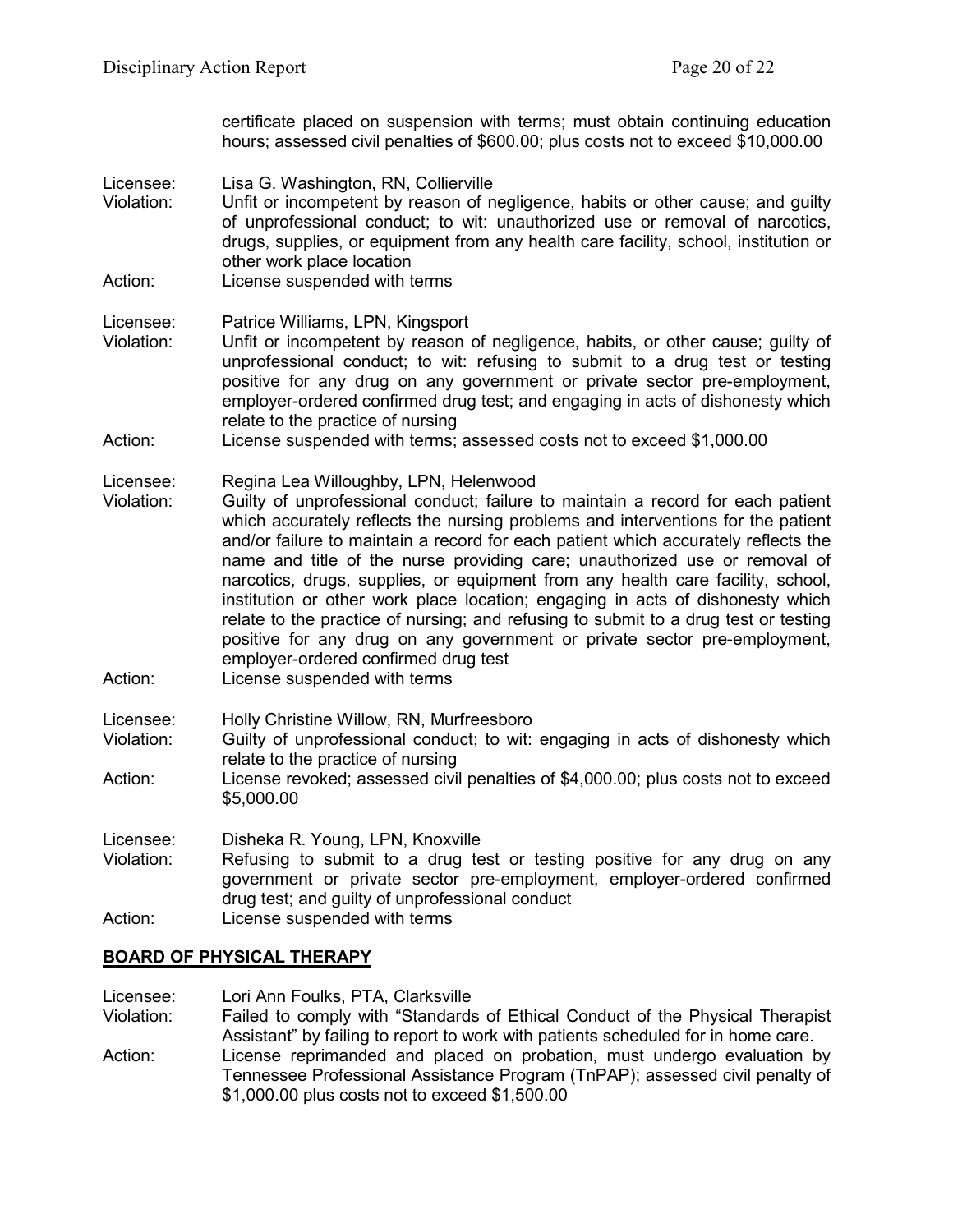### **BOARD OF PODIATRY**

Licensee: Stephen Chapman, DPM, Cookeville

Violation: Pursuant to Order of Compliance

Action: License placed on Probation (no less than 2 years) with annual neuropsychological assessments during period of probation and practice monitoring quarterly.

### **BOARD OF SOCIAL WORKER LICENSURE**

Licensee: Erin C. Clarey, LCSW, Indianapolis, Indiana Violation: Guilty of criminal conviction and unethical conduct Action: License placed on Probation (no less than 24 months) or until she is no longer on criminal probation and assessed with the costs of the cause not to exceed \$1,000.00.

Licensee: John K. Wells, LMSW

- Violation: Guilty of domestic assault charge; conduct reflecting unfavorably upon the profession of social work; violation of the code of ethics; and allowing personal problems, psychosocial distress, legal problems, substance abuse or mental health difficulties interfere with professional judgment and performance or to jeopardize the best interests of people for whom he may have a professional responsibility.
- Action: License is reprimanded (current status of license is voluntarily retired and not practicing).

## **ABUSE REGISTRY**

| Name:       | Melissa Theil               |
|-------------|-----------------------------|
| Abuse:      | Physical                    |
| Profession: | <b>Direct Support Staff</b> |
| Name:       | Arlando Armour              |
| Abuse:      | Physical                    |
| Profession: | Psychiatric Technician      |
| Name:       | Marques Wright              |
| Abuse:      | Physical                    |
| Profession: | <b>Family Teacher</b>       |
| Name:       | <b>Ashley Valentine</b>     |
| Abuse:      | Neglect/Exploitation        |
| Profession: | <b>Personal Assistant</b>   |
| Name:       | Anthony Jones               |
| Abuse:      | Neglect                     |
| Profession: | <b>Direct Support Staff</b> |